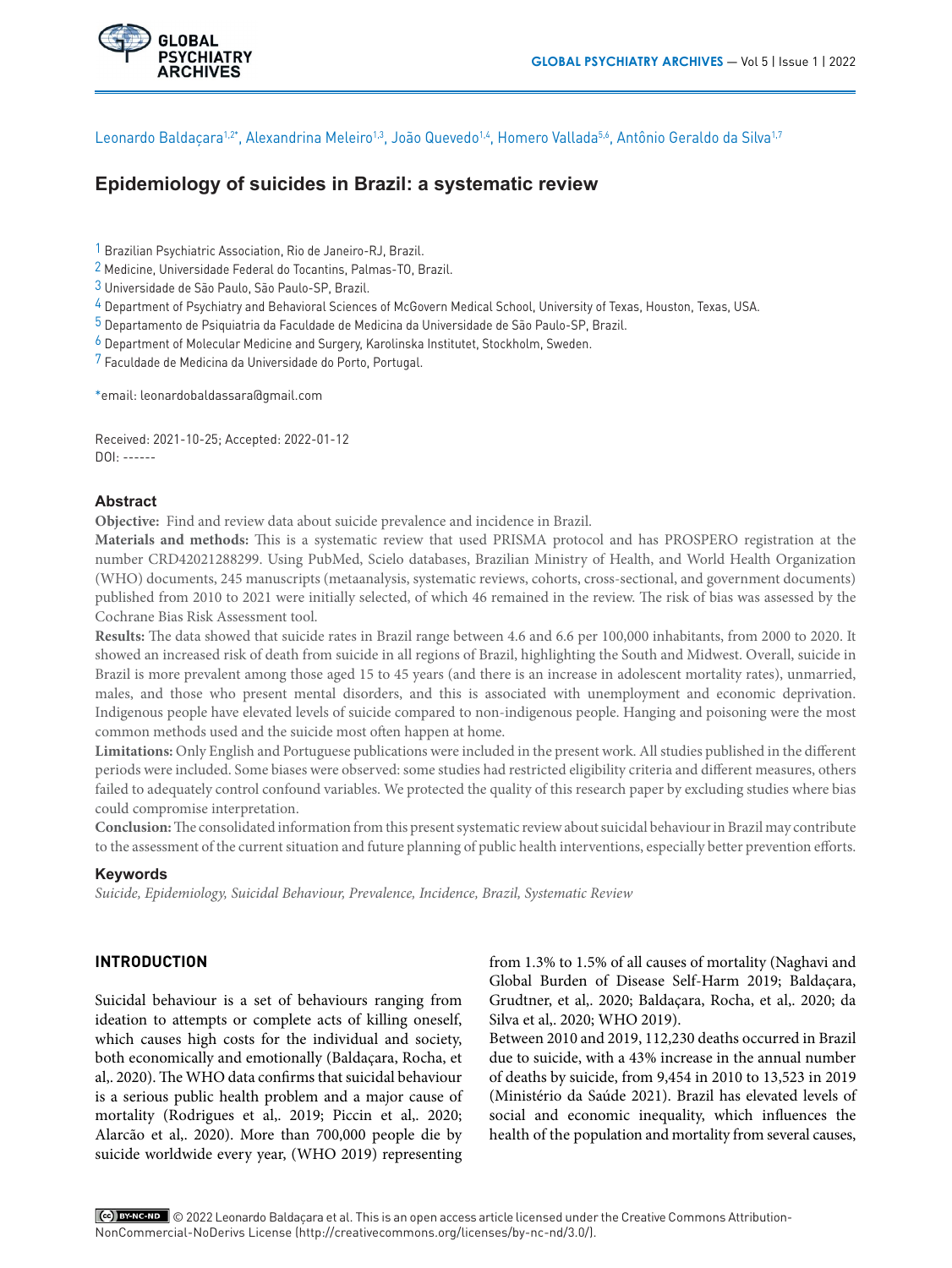including suicide. (Ministério da Saúde 2021, WHO 2021). Despite there being several publications on suicide in Brazil and although some prevention strategies have started, the lack of consolidated information on the epidemiology of suicidal behaviour limit the efficacious of these interventions. The publications so far are incomplete, and the data is of little help in implementing preventive measures. Therefore, the purpose of this paper is to present and discuss the results of the epidemiology of suicide in Brazil that has been published during the past 10 years, in order to identify the research gaps and with a focus on clinical and planning practices (prevention and public health policies).

## **METHODS**

## *Type of study*

This is a systematic review that used PRISMA protocol and has PROSPERO registration at the number CRD42021288299.

## *Eligibility criteria*

A systematic review was performed using the PubMed (Medline) and Scielo databases. The inclusion criteria was articles published from 2010 to 2021 that discussed the epidemiology of suicidal behaviour in Brazil. Language was limited to English and Portuguese. We included systematic reviews, cohort studies, and observational studies. The exclusion criteria were articles published in other languages, articles that did not specifically address the epidemiology of suicidal behaviour in Brazil, and articles that lacked relevant information.

#### *Information sources*

In the survey of databases from January 2010 to 2021, 245 articles were found (see flowchart; Fig. 1); 212 in PubMed, 28 in Scielo, and five additional studies, two from the WHO and three from the Brazilian Ministry of Health.

## *Search strategy*

The search was conducted using the following Boolean expressions:

https://pubmed.ncbi.nlm.nih.

gov/?term=suicide+brazil&filter=pubt.

booksdocs&filter=pubt.clinicalconference&filter=pubt. clinicalstudy&filter=pubt.clinicaltrial&filter=pubt. comparativestudy&filter=pubt.dataset&filter=pubt. evaluationstudy&filter=pubt.guideline&filter=pubt. meta-analysis&filter=pubt.multicenterstudy&filter=pubt.

observationalstudy&filter=pubt. practiceguideline&filter=pubt. pragmaticclinicaltrial&filter=pubt. randomizedcontrolledtrial&filter=pubt. review&filter=pubt.

systematicreview&filter=years.2010-2021

https://search.scielo.org/?q=epidemiology+suicide+ suicidal+behavior++brazil&lang=pt&count=15& from=0&output=site&sort=&format=summa ry&fb=&page=1&q=%28epidemiology+suicide+brazil%29+OR+%28epidemiology+suicidal+behavior+brazil%29&lang=pt&page=1, for the Scielo database

Since the definitions of suicidal behaviour vary in the literature, we used the standardised meaning according to the Brazilian Psychiatric Association guidelines (Baldaçara, Rocha, et al,. 2020; Baldaçara, Grudtner, et al,. 2020; da Silva et al,. 2020). The search was conducted on 20 January 2021.

### *Selection process and data collection process*

During the screening phase, 101 articles were eliminated for not meeting the inclusion criteria, and in the eligibility phase, another 98 articles were excluded due to the following risks of bias: incomplete data, selective reporting, conflict of interest, missing data, included and excluded criteria not reported. Finally, 46 articles were included, and analysed. All authors aided in the writing and reviewing of this paper.

#### *Data items and effect measures*

The main outcome measure evaluated was the number of suicide cases, measured by prevalence and incidence rates. Other secondary outcome measures were risk factors. Risk factors were assessed using prevalence, incidence, relative risk, odds ratio, and other measures of association.

### *Synthesis methods*

After meeting the inclusion criteria, the articles were analysed in their entirety, the information was grouped in Table 1 for prevalence, incidence, and Table 2 for risk factors related to suicide. Other information was presented in the text.

## *Risk of bias*

The study adhered to predefined objectives and eligibility criteria that were unambiguous to decrease selection bias. For each study found, all references were searched for additional papers to reduce the chance of missing eligible papers. The study only contains published papers and so there is a risk of publication bias. The Cochrane Bias Risk Assessment tool was used to assess bias in each paper.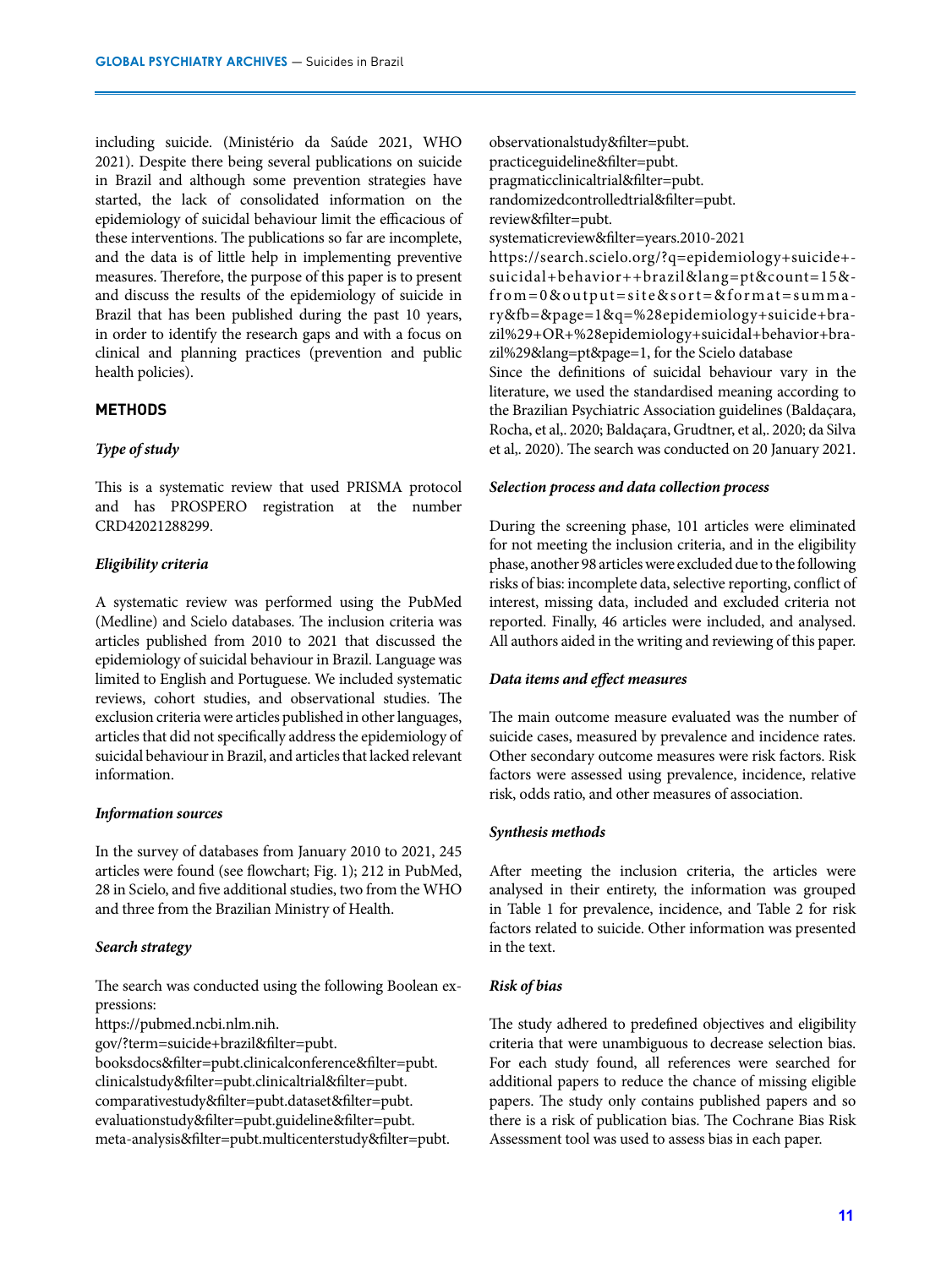

**Figure 1:** Flowchart of the selected studies following PRISMA guidelines.

## **RESULTS**

#### *Suicide rate in Brazil*

The global age-standardised suicide rate was 9.0 per 100,000 population for 2019. Rates varied between countries from fewer than two deaths by suicide per 100,000 to over 80 per 100,000 (WHO 2019). The suicide rate in Brazil varied from 4.82 to 6.9 per 100,000 habitants along with different studies from different years (Martini et al,. 2019; Colombo-Souza et al,. 2020; Dantas et al,. 2018; Ministério da Saúde 2019, 2021; WHO 2019, 2021).

Brazil has elevated levels of social and economic inequality, which influences the health of the population and mortality from many causes, including suicide. (Machado et al,. 2019) The actual suicide rate in Brazil reported by the WHO is 6.4/100,000 (WHO 2021) and 6.6/100,000 reported by the Brazilian Health Ministry, (Ministério da Saúde 2021) which represents a large number of people as Brazil is a populous country. Rates have increased over the last 30 years and vary across major regions, states and cities. Examples will be cited below.

In 2015, Rodrigues et al,. alerted that with suicide rates increasing between 1997 and 2015, the WHO targets to reduce suicide rates might not be achieved (Rodrigues et al,. 2019). Between 2010 and 2019, 112,230 deaths occurred in Brazil due to suicide, with a 43% increase in the annual number of deaths by suicide, from 9,454 in 2010 to 13,523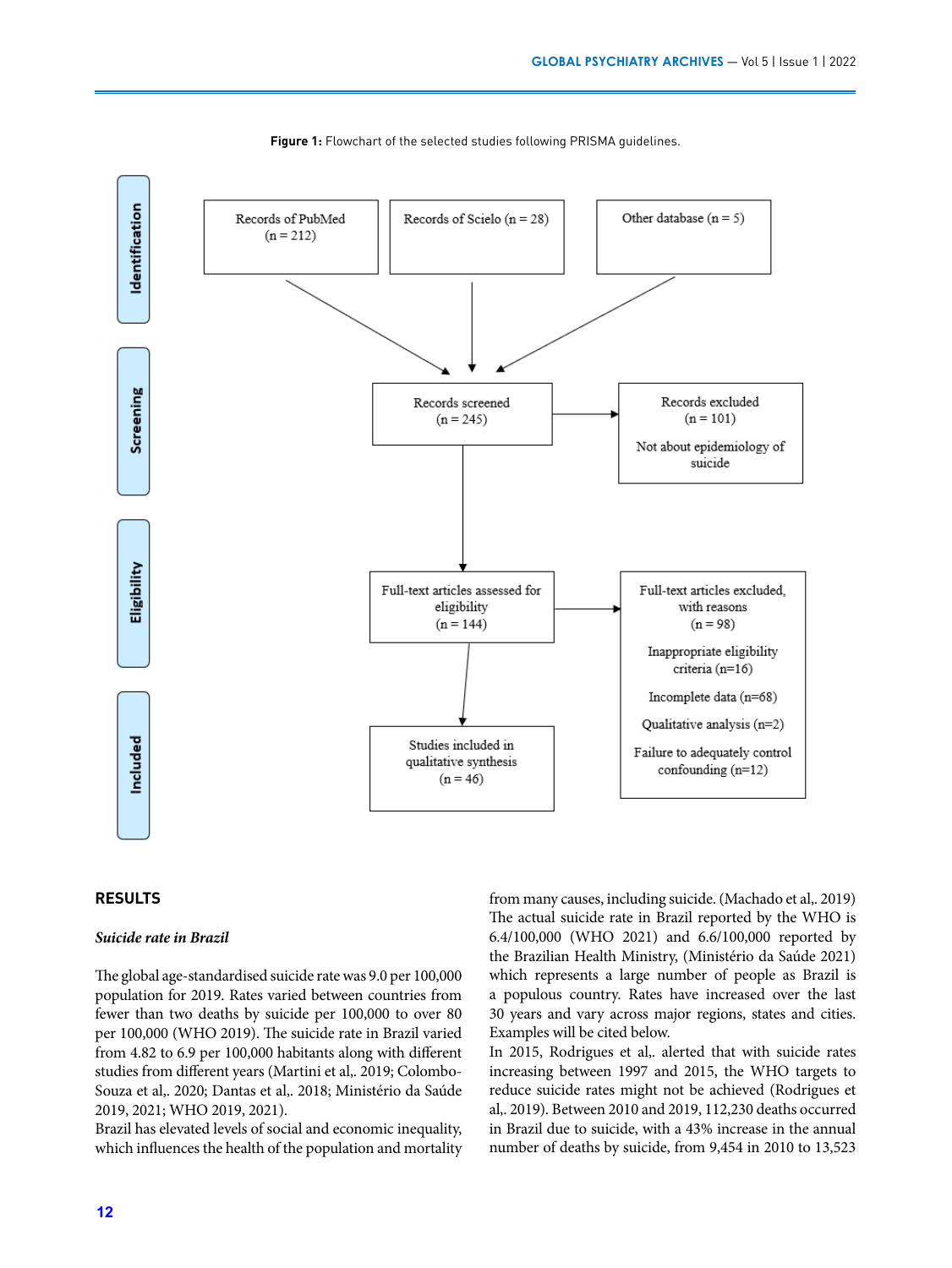#### in 2019 (Ministério da Saúde 2021).

From 1990 to 2015 one study observed that there were already changes in the epidemiological pattern of suicide, with high mortality rates in South Brazil as well as variations in different regions of the country. There was a reduction in suicide deaths among older adults (individuals aged 60 years and over) in Southern Brazil, however, there was an increase in suicide deaths in the Northeast, an increase in deaths by suicide among adults and Black people in the Midwest, and an increase in suicide deaths among young and Indigenous people in the Northwest of the Amazonas (Palma et al,. 2020).

The Brazilian municipalities presenting the highest rates were Taipas do Tocantins, state of Tocantins (79.68 deaths per 100,000 population), Itaporã, state of Mato Grosso do Sul (75.15 deaths per 100,000 population), Mampituba, state of Rio Grande do Sul (52.98 deaths per 100,000 population), Paranhos, state of Mato Grosso do Sul (52.41 deaths per 100,000 population), and Monjolos, state of Minas Gerais (52.08 deaths per 100,000 population) (Dantas et al,. 2018). A study in the city of São Paulo, the most populous city in the country located in the Southeast region, found that suicide rates increased from 4.6/100,000 inhabitants in 2000 to 4.9/100,000 in 2017 (Colombo-Souza et al,. 2020). In the states of Sergipe, Northeast region, suicide rates in the state increased 102.3% (from 2.69/100,000 population in 2000 to 5.44 in 2015) (Santos et al,. 2018). In the state of Roraima, North region, from 2014 to 2017 the average mortality coefficient was 8,6/100.000 inhabitants. (Macedo and Cardoso 2020) Finally, in the State of Mato Grosso do Sul, Midwest region, the suicide rate population was 8.1/100,000 from 2009 to 2011 (Orellana et al,. 2016).

In adolescents, the highest suicide rates were observed in the Porto Alegre (South region) and Belo Horizonte (Southeast region). Moreover, the greatest increase in suicide rates occurred between 2006 and 2015 in the Belo Horizonte (193%) region, and the greatest decrease in the Recife (55%) region (Jaen-Varas et al,. 2019).

The latest data in 2021, from the Brazilian Ministry of Health, reported adjusted mortality rates in the period from 2010 to 2019 and showed an increased risk of death from suicide in all regions of Brazil, highlighting the South and Midwest as the regions with the highest suicide rates (Ministério da Saúde 2021). Suicide rates by region were South 10.41, Midwest 8.30, North 6.28, Southeast 5.70, Northeast 5.67. From 2010 to 2019 there was a greater increase in the Midwest (from 6.18 to 8.30) and the South (from 7.99 to 10.41).

## *Demographic data according to gender, age, and education*

Brazil follows the worldwide pattern in terms of gender:

males are more likely to become a victim of suicide (Bando et al,. 2012; Carmo et al,. 2018; Colombo-Souza et al,. 2020; Franck et al,. 2020; Goncalves, Ponce, and Leyton 2018; Lazzarini et al,. 2018; Macedo and Cardoso 2020; Martini et al,. 2019; Ministério da Saúde 2019, 2021; Palhares-Alves et al,. 2015; Rodrigues et al,. 2019; Santos et al,. 2018; Sena-Ferreira et al,. 2014; WHO 2019, 2021), except in indigenous children (Souza 2019).

There was an increase in suicide for people aged 25 to 44 years old between 2000 and 2017 (Colombo-Souza et al,. 2020; Bando et al,. 2012). (Ministério da Saúde 2021) and adolescents (Jaen-Varas et al,. 2019) (Ministério da Saúde 2021). The mean age ranged from  $39.90 \pm 0.75$  years (Goncalves, Ponce, and Leyton 2018) to  $47.6 \pm 18.3$  years (Franck et al,. 2020). A high proportion of suicides were present in groups from 15 to 44 years old (Colombo-Souza et al,. 2020) (Franck et al,. 2020; Macedo and Cardoso 2020; Martini et al,. 2019; Rodrigues et al,. 2019; Santos et al,. 2018; Sena-Ferreira et al,. 2014; Ministério da Saúde 2021). Suicide rates related to age, on the other hand, vary according to regional differences.

In 2012, people aged over 60 years had the highest suicide rate in Brazil, over 80 years old (8.2/100,000) (Martini et al,. 2019; Rodrigues et al,. 2019). In Bahia, of 858 deaths by suicide among older adults, 53.8% were 60-69 years old (Carmo et al,. 2018).

In relation to scholarships, in 2019, the suicide rate was 25.9% in elementary schools and 30.3% among high school students. However, this data was lacking in 35.8% of all cases (Ministério da Saúde 2021). In another study, higher suicide rates were observed in individuals with a higher education, white ethnicity (67.2%) (Colombo-Souza et al,. 2020). However, in another, low-level education had a positive association (RR: 1.015, 95% CI: 1.010–1.021) with suicide rates (Machado, Rasella, and Dos Santos 2015).

Financial and social problems are risk factors for suicide (Franck et al,. 2020). Unemployment and low income measured by the Gini index are associated with higher suicide rates, especially in teenagers (Jaen-Varas et al,. 2019). Socioeconomic deprivation at community and municipal levels is an important risk factor for suicide in the young population (Alarcão et al,. 2020; Machado, Rasella, and Dos Santos 2015). Socioeconomic deprivation, especially in rural settings with poor infrastructure and development also correlate with increased suicide rates (Alarcão et al,. 2020).

Related to marital status, suicide is more frequent for singles (Santos et al,. 2018; Bando et al,. 2012; Macedo and Cardoso 2020; Sena-Ferreira et al,. 2014; Ministério da Saúde 2019; Palhares-Alves et al,. 2015; Ministério da Saúde 2020) widowers or those who are divorced (83%) (Ministério da Saúde 2019; Palhares-Alves et al,. 2015; Ministério da Saúde 2020). Being a prisoner may also be another risk factor (Franck et al,. 2020).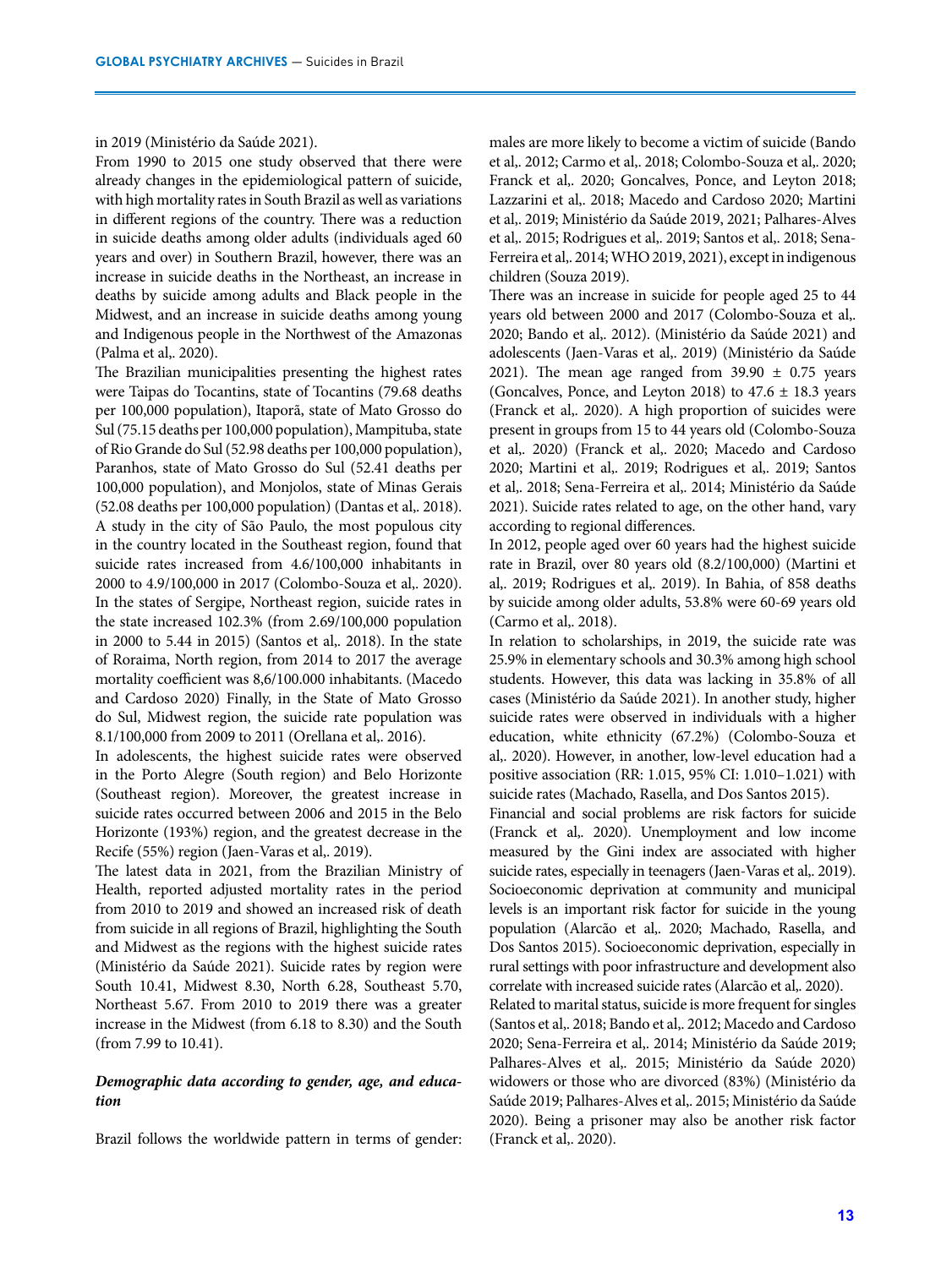| Author's names /<br>study design                                     | Years                               | Sample<br>characteristics                                                                                                               | Variable                                        | <b>Main findings</b>                                                                                                                                                                                                                                                                                                                                                                                                                                                                                                                                                                          | Limitations                                                                                                                                                                                                                                                                                                                                                      |
|----------------------------------------------------------------------|-------------------------------------|-----------------------------------------------------------------------------------------------------------------------------------------|-------------------------------------------------|-----------------------------------------------------------------------------------------------------------------------------------------------------------------------------------------------------------------------------------------------------------------------------------------------------------------------------------------------------------------------------------------------------------------------------------------------------------------------------------------------------------------------------------------------------------------------------------------------|------------------------------------------------------------------------------------------------------------------------------------------------------------------------------------------------------------------------------------------------------------------------------------------------------------------------------------------------------------------|
| Colombo-Souza et<br>al 2020.<br>Longitudinal<br>retrospective study. | Between<br>2000<br>and<br>2017.     | Data from the<br>Ministry of<br>Health's<br>mortality<br>notification<br>system in the<br>city of São<br>Paulo.                         | Suicide<br>mortality.                           | Suicide rates were high throughout this<br>period, increasing from 4.6/100,000<br>inhabitants in the 2000s to 4.9/100,000 in<br>2017 (mean: 4.7/100,000). The increase<br>in mortality was due to increased male<br>suicide, which went from 6.0/100,000 to<br>the current 8.0/100,000. Other higher<br>coefficients corresponded to social risk<br>factors, such as being a young adult (25-<br>44 years old), being more educated<br>(eight years of schooling) and having<br>white ethnicity (67.2%). Suicide was also<br>twice as likely to occur at home (47.8%).                        | The real degrees of underestimation<br>and underreporting of data were not<br>ascertained. Thus, the true prevalence<br>of suicide may have been greater,<br>considering the extreme difficulty in<br>accurately assessing the scale of<br>suicidal acts and recording them.                                                                                     |
| Dantas et al,. 2018.<br>Ecological study.                            | Between<br>2010<br>and<br>2014.     | Ecological<br>study of<br>multiple<br>groups, using<br>Brazilian<br>municipalities<br>as a unit of<br>analysis.                         | Suicide<br>mortality.                           | The average suicide mortality rate in<br>Brazil was 5.23/100,000 population. The<br>Brazilian municipalities presenting the<br>highest rates were Taipas do Tocantins,<br>state of Tocantins (79.68 deaths per<br>100,000 population), Itapora <sup>*</sup> , state of<br>Mato Grosso do Sul (75.15 deaths per<br>100,000 population), Mampituba, state of<br>Rio Grande do Sul (52.98 deaths per<br>100,000 population), Paranhos, state of<br>Mato Grosso do Sul (52.41 deaths per<br>100,000 population), and Monjolos, state<br>of Minas Gerais (52.08 deaths per<br>100,000 population). | Use of secondary mortality data, which<br>is subject to underreporting. Study<br>design: although an ecological<br>association may correctly reflect a<br>causal association between exposure<br>and a health-related condition/<br>disease, the possibility of ecological<br>bias is always perceived as a limitation<br>on the use of ecological correlations. |
| Jaen-Varas et al<br>2019.<br>Retrospective<br>ecological design.     | From<br>Jan 2006<br>to Dec<br>2015. | Adolescents.                                                                                                                            | Suicide<br>rates.                               | The highest suicide rates were observed<br>in the Porto Alegre (South region) and<br>Belo Horizonte (Southeast region).<br>Moreover, the greatest increase in<br>suicide rates occurred between 2006 and<br>2015 in the Belo Horizonte (193%)<br>region, and the greatest decrease in the<br>Recife (55%) region.                                                                                                                                                                                                                                                                             | Indirect data from the Brazilian<br>government.                                                                                                                                                                                                                                                                                                                  |
| Santos et al,. 2018.<br>Ecological time-series.                      | Between<br>2000 and<br>2015.        | 1,560 suicide<br>cases in the state<br>of Sergipe.                                                                                      | Suicide<br>deaths.                              | Suicide rates in the state increased<br>102.3% (from 2.69/100,000 population in<br>2000 to 5.44 in 2015).                                                                                                                                                                                                                                                                                                                                                                                                                                                                                     | Indirect data from the Brazilian<br>government.                                                                                                                                                                                                                                                                                                                  |
| Macedo et al., 2020.<br>Cross-sectional.                             | From<br>2014 to<br>2017.            | Profile of<br>deaths by<br>suicide in the<br>state of<br>Roraima (North<br>region).                                                     | Suicide<br>deaths.                              | 176 deaths were reported in the state of<br>Roraima during the period studied. The<br>average mortality coefficient was<br>8,6/100.000 inhabitants.                                                                                                                                                                                                                                                                                                                                                                                                                                           | Indirect data from Brazilian<br>government. Restrict to a state.                                                                                                                                                                                                                                                                                                 |
| Machado et al., 2019.<br>Descriptive analysis.                       | $2010 -$<br>2017.                   | Socioeconomic<br>and<br>demographic<br>variables were<br>obtained from<br>the Brazilian<br>Institute of<br>Geography and<br>Statistics. | Suicide<br>rates.                               | The difference in the mortality trends<br>were supported by the coefficients of<br>binomial regression for the two periods,<br>before (2010-2014) and after (2014-2017)<br>the Brazilian economic crisis and related<br>austerity, measures have started.<br>Suicide increased in all regions in the<br>second period, except in the Southeast,<br>where there was a slight decrease.                                                                                                                                                                                                         | Indirect data from Brazilian<br>government.                                                                                                                                                                                                                                                                                                                      |
| Martini et al,. 2019.<br>Cross-sectional.                            | From<br>2000 to<br>2016.            | Suicide rates in<br>the Brazilian<br>population<br>between 2000<br>and 2016.                                                            | Number<br>of<br>suicides,<br>rates<br>suicides. | 156,292 suicides were registered in the<br>period, with a standardised rate of<br>4.82/100,000. The risk for males was<br>3.81 times higher than for females,<br>without meaningful regional variations.<br>This ratio was 8.2 in the 80+ group. An<br>increase from 2000 to 2016 was<br>demonstrated in all subgroups over 17,<br>especially men aged 20-39 and women<br>aged 40-59.                                                                                                                                                                                                         | Used only official data registered in<br>Information System on Mortality (SIM)<br>database.                                                                                                                                                                                                                                                                      |

**Tables 1:** Main findings of prevalence and incidence of suicide in Brazil and regions differences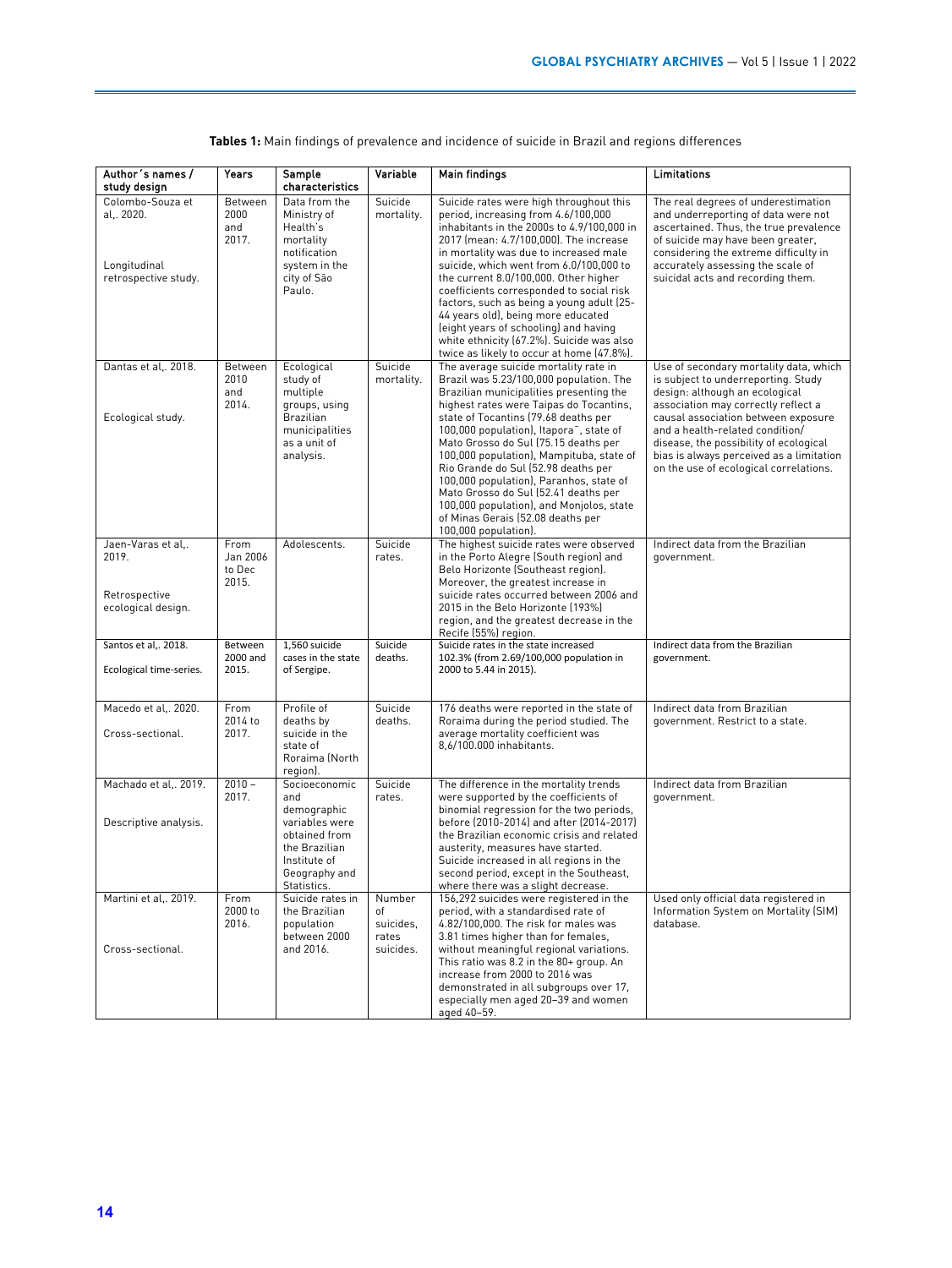| Author's names / study<br>desian                                                   | Years                           | Sample<br>characteristics                                                                                                                                             | Variable                                        | <b>Main findings</b>                                                                                                                                                                                                                                                                                                                                                                                                                                                                                                                                                                                                                                                                                                                                                                                                                                                    | Limitations                                                                                                                                                                                                                                                                                                                                                              |
|------------------------------------------------------------------------------------|---------------------------------|-----------------------------------------------------------------------------------------------------------------------------------------------------------------------|-------------------------------------------------|-------------------------------------------------------------------------------------------------------------------------------------------------------------------------------------------------------------------------------------------------------------------------------------------------------------------------------------------------------------------------------------------------------------------------------------------------------------------------------------------------------------------------------------------------------------------------------------------------------------------------------------------------------------------------------------------------------------------------------------------------------------------------------------------------------------------------------------------------------------------------|--------------------------------------------------------------------------------------------------------------------------------------------------------------------------------------------------------------------------------------------------------------------------------------------------------------------------------------------------------------------------|
| Ministério da Saúde 2019.<br>Cross-sectional.                                      | From<br>2011 to<br>2017.        | Suicide<br>between 15 to<br>29 years old.                                                                                                                             | Number<br>of<br>suicides,<br>rates<br>suicides. | Between 2011 and 2017 there was an<br>increase in the number of deaths from<br>suicide among young people aged 15 to<br>29, being 8.7% among men and 7.3%<br>among women. In different states<br>suicide rates from 15 to 29 years of age<br>range 3.9 to 11.9 in 2011, and from 3.5 to<br>14.8 in 2017. The greatest percentage<br>increases in suicide mortality rates<br>occurred in Acre (81%) and Goiás (61%).                                                                                                                                                                                                                                                                                                                                                                                                                                                     | Government document that is<br>dependent on the correct registration<br>of death notifications in different<br>regions across the country.                                                                                                                                                                                                                               |
| Ministério da Saúde 2021.<br>Cross-sectional.                                      | Between<br>2010<br>and<br>2019. | Suicide deaths<br>recorded in the<br>Mortality<br>Information<br>System (SIM),<br>excluding<br>children under<br>5 years.                                             | Suicide<br>deaths.                              | Between 2010 and 2019, 112,230 deaths<br>occurred in Brazil due to suicide, with a<br>43% increase in the annual number of<br>deaths, from 9,454 in 2010 to 13,523 in<br>2019. Analysis of the adjusted mortality<br>rates for the period showed an increased<br>risk of death from suicide in all regions<br>of Brazil. In this same period, it is<br>estimated that the Brazilian population<br>has grown from 190,732,694 to<br>210,147,125, resulting in a growth of<br>10.17%. The rate in 2019 was 6.6 per<br>100,000 inhabitants. The increased risk<br>of death from suicide in all regions of<br>Brazil, highlight the South and Midwest<br>regions. South 10.41, Midwest 8.30,<br>North 6.28, Southeast 5.70, Northeast<br>5.67. From 2010 to 2019 there was a<br>greater increase in the Midwest (from<br>6.18 to 8.30) and South (from 7.99 to<br>$10.41$ . | Government document that is<br>dependent on the correct registration<br>of death notifications in different<br>regions across the country.                                                                                                                                                                                                                               |
| Orellana et al., 2016.<br>Ecological study.                                        | 2009-<br>2011<br>period.        | Suicide rates in<br>indigenous<br>versus non-<br>indigenous in<br>the state of<br>Mato Grosso do<br>Sul.                                                              | Suicide<br>deaths.                              | In the non-indigenous population was<br>8.1/100,000 (95%CI 7.4-8.8).                                                                                                                                                                                                                                                                                                                                                                                                                                                                                                                                                                                                                                                                                                                                                                                                    | Data from a specific area.                                                                                                                                                                                                                                                                                                                                               |
| Palma, Santos, and Ignotti<br>2020.<br>Ecological study.                           | From<br>1990 to<br>2015.        | Spatial pattern<br>in mortality<br>rates.                                                                                                                             | Mortality<br>rates and<br>odds<br>ratio.        | The high rates, previously concentrated<br>in the South of Brazil, had expanded to<br>other regions of the country. Extremely<br>high rates emerged in southern Mato<br>Grosso do Sul state. Clusters with a<br>higher likelihood in all the periods were<br>observed in the South.                                                                                                                                                                                                                                                                                                                                                                                                                                                                                                                                                                                     | Indirect data from IBGE - Brazilian<br>Institute of Geography and Statistics.                                                                                                                                                                                                                                                                                            |
| Rodrigues et al,. 2019.<br>Ecological study with an<br>analysis of the time trend. | from<br>1997 to<br>2015.        | The number of<br>suicides was<br>obtained from<br>the Mortality<br>Information<br>System<br>(Sistema de<br>Informações<br>sobre<br>Mortalidade<br>[SIM]]<br>database. | Suicide<br>deaths.                              | Overall, 90.6% of units of analysis had a<br>stable or increasing trend in suicide<br>rates from 1997 to 2015. If these trends<br>remain, most of Brazil will fail to achieve<br>the WHO-recommended reduction in<br>suicide rates by 2020. There is great<br>variability in the epidemiology of suicidal<br>behaviour in the country.                                                                                                                                                                                                                                                                                                                                                                                                                                                                                                                                  | The use of data on suicide from a<br>secondary database; specifically, the<br>Brazilian Ministry of Health SIM.<br>Although the coverage and quality of<br>these data are regarded as<br>satisfactory, underreporting and<br>misclassification are known to occur,<br>and tend to lead to an underestimation<br>of suicide rates, particularly in<br>developing regions. |
| WHO 2019.<br>Cross-sectional.                                                      | 2019.                           | Suicide<br>worldwide.                                                                                                                                                 | Suicide<br>deaths.                              | In Brazil, the crude suicide rates, all<br>ages (per 100 000), 2019 was 6.9 and the<br>age-standardised suicide rates, all ages                                                                                                                                                                                                                                                                                                                                                                                                                                                                                                                                                                                                                                                                                                                                         | Indirect data reported by the Brazil<br>government to WHO.                                                                                                                                                                                                                                                                                                               |
| WHO 2021.<br>Cross-sectional.                                                      | 2019.                           | Suicide rates.                                                                                                                                                        | Suicide<br>rates.                               | (per 100 000), 2019 was 6.4.<br>$6.41$ (5.79-12.1).                                                                                                                                                                                                                                                                                                                                                                                                                                                                                                                                                                                                                                                                                                                                                                                                                     | Indirect data reported by the Brazil<br>government to WHO.                                                                                                                                                                                                                                                                                                               |

**Tables 1:** Main findings of prevalence and incidence of suicide in Brazil and regions differences

There are different results when it comes to race. Suicide is more frequent in white ethnicity (67.2%) (Colombo-Souza et al,. 2020). The suicide rate is 6.0 in Whites, 5.7 in Blacks, 2.0 in Asians (Souza 2019). But in some studies it's more frequent in multiracial (64.2%) or indigenous people (25.6%) (Macedo and Cardoso 2020) (Sena-Ferreira et al,. 2014; Santos et al,. 2018) multiracial people with (1,039 cases; 66.6%) (Santos et al,. 2018).

### *Professional groups*

Military police officers were assessed in a cohort study involving a total of 31,110 participants in the South of Brazil. The mean age of military police officers was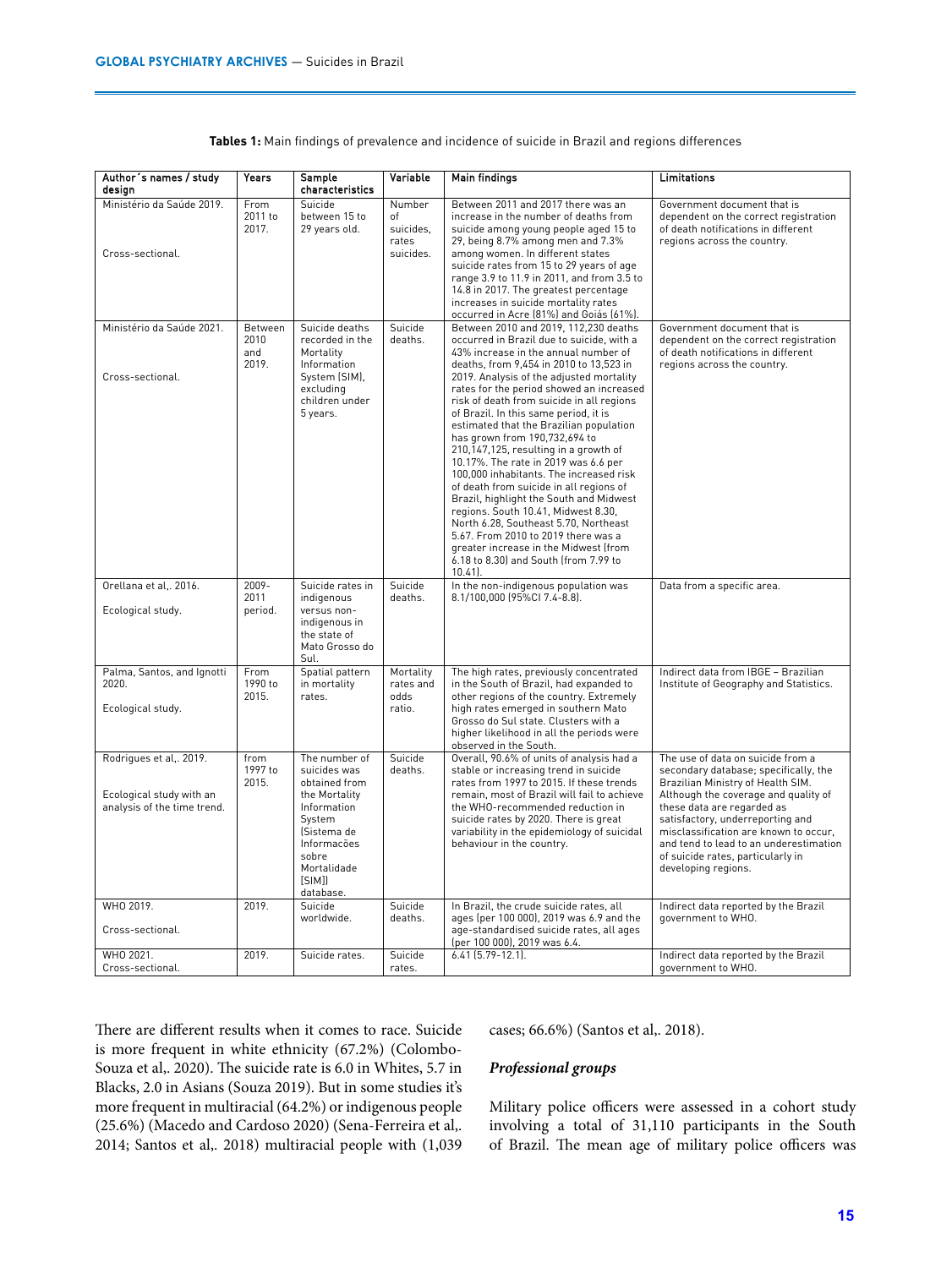41.4  $\pm$  9.1 years and 90.7% were males. There were 43 suicides (6.6% of all deaths) reported in this cohort with a cumulative incidence of 138/100,000 (Gomes, de Araujo, and Gomes 2018).

Another study assessed the suicide of doctors in the state of São Paulo. The sample included 50 cases of suicide, 1.7% of all causes of death. It was observed that patients died by suicide 20 years earlier than by other causes. There was an association between being single or divorced. The average mortality in the study period was 4.2 deaths per 100,000 in this group (Palhares-Alves et al,. 2015).

#### *Mental disorders*

In a few studies that related mental health problems to suicide, these issues are mentioned as a risk factor, without informing the specific diagnosis (Franck et al,. 2020; Sena-Ferreira et al,. 2014). Depression is the most frequently cited diagnosis (Franck et al,. 2020) followed by substance use disorders (Franck et al,. 2020; Goncalves, Ponce, and Leyton 2018).

## *Indigenous populations*

High rates of suicide mortality among indigenous people have been observed in several regions such as Alto Solimões (Palma, Santos, and Ignotti 2020), Roraima, (Souza and Onety 2017), Mato Grosso do Sul (Orellana et al,. 2016; Lazzarini et al,. 2018), with higher rates than nonindigenous people (Souza and Onety 2017). The suicide risk among the indigenous population of the state of Mato Grosso do Sul was 8.1 times higher than in the nonindigenous population. In the state of Amazonas among indigenous people, the suicide rate was 18.4/100.000, 4.4 times higher than that of non-indigenous people (de Souza and Orellana 2013).

In 2019, Souza (Souza 2019) reported the characteristics, distribution, and mortality rates from suicide among indigenous children in Brazil, compared to nonindigenous ones. A descriptive study was conducted, comprising the years 2010 to 2014, using data from national information systems. Approximately threequarters of suicides among indigenous children occurred in 17 municipalities (Souza 2019). The suicide mortality rate among indigenous children was 11.0/100,000 (8.4- 14.3), 18.5 (10.9-31.6) times greater than that observed among non-indigenous children, 0.6/100 thousand (0.5- 0.6), with no differences between boys and girls. This work showed, for the first time, on a national scale, specificities of the characteristics of indigenous suicide and its high rates, as well as identifying priority areas for interventions. In 2010, according to the Demographic Census 15, the indigenous population of Brazil was estimated at 817,963

people, 0.4% of the country's total population (Souza 2019). Among the indigenous, 11.6% of the population, 94,826 individuals were between 10 and 14 years old, while, among the non-indigenous, this age group was equivalent to 9% of the population. Most of the indigenous population aged 10 to 14 years lived in the northern (42.1%) and northeast macro-regions (23.9%), and the remainder, in the Midwest (17%), Southeast (7.8%), and South (7.8%). The non-indigenous population aged 10 to 14 years was mainly concentrated in the Southeast (38.7%) and Northeast (30.6%), followed by the macro-regions of the South (13.4%), North (10.1%), and Midwest (7.2%) (Souza 2019).

#### *Methods used and preferred location*

Suicide is twice as likely to occur in the home (Colombo-Souza et al,. 2020; Macedo and Cardoso 2020). The most commonly used methods were hanging or poisoning, (Carmo et al,. 2018) followed by the use of firearms and jumping (Franck et al,. 2020; Faria, Fassa, and Meucci 2014; Jaen-Varas et al,. 2019; Macedo and Cardoso 2020). Poisoning by pesticides is higher in micro-regions with a higher proportion of farms run by 35 to 64-year-old female workers and on farms with better economic indicators (higher farming income, level of mechanisation and farm area) (Faria, Fassa, and Meucci 2014).

Another relevant factor is suicide related to drug intoxication, such as anxiolytics, antidepressants, stimulants and other psychotropic drugs, in addition to the association of these medications with alcohol (Franck et al,. 2020).

#### *Suicide attempts and self-harm*

Although not the purpose of this article, it is important to discuss data on suicide attempts and self-harm. These are risk factors for complete suicide, and it is a challenge to identify which patients may or may not progress to fatalities. For example, a history of previous attempts and other types of suicidal behaviour are warnings for suicide and those who left a farewell note are risk factors for a complete suicide. (Franck et al,. 2020; Sena-Ferreira et al,. 2014).

In a two-year retrospective cohort with 258 patients treated for suicide attempts, 3.9% died by suicide and 9.3% made repeated attempts. Patients with mental health problems and a previous history of treatment were at a higher risk for repeated suicide attempts (OR = 2.46).

It was concluded that patients who had made suicidal attempts and were admitted to emergency hospitals had more serious mental health problems and, despite the interventions, continued to present an elevated risk of fatalities (Ferreira et al,. 2016).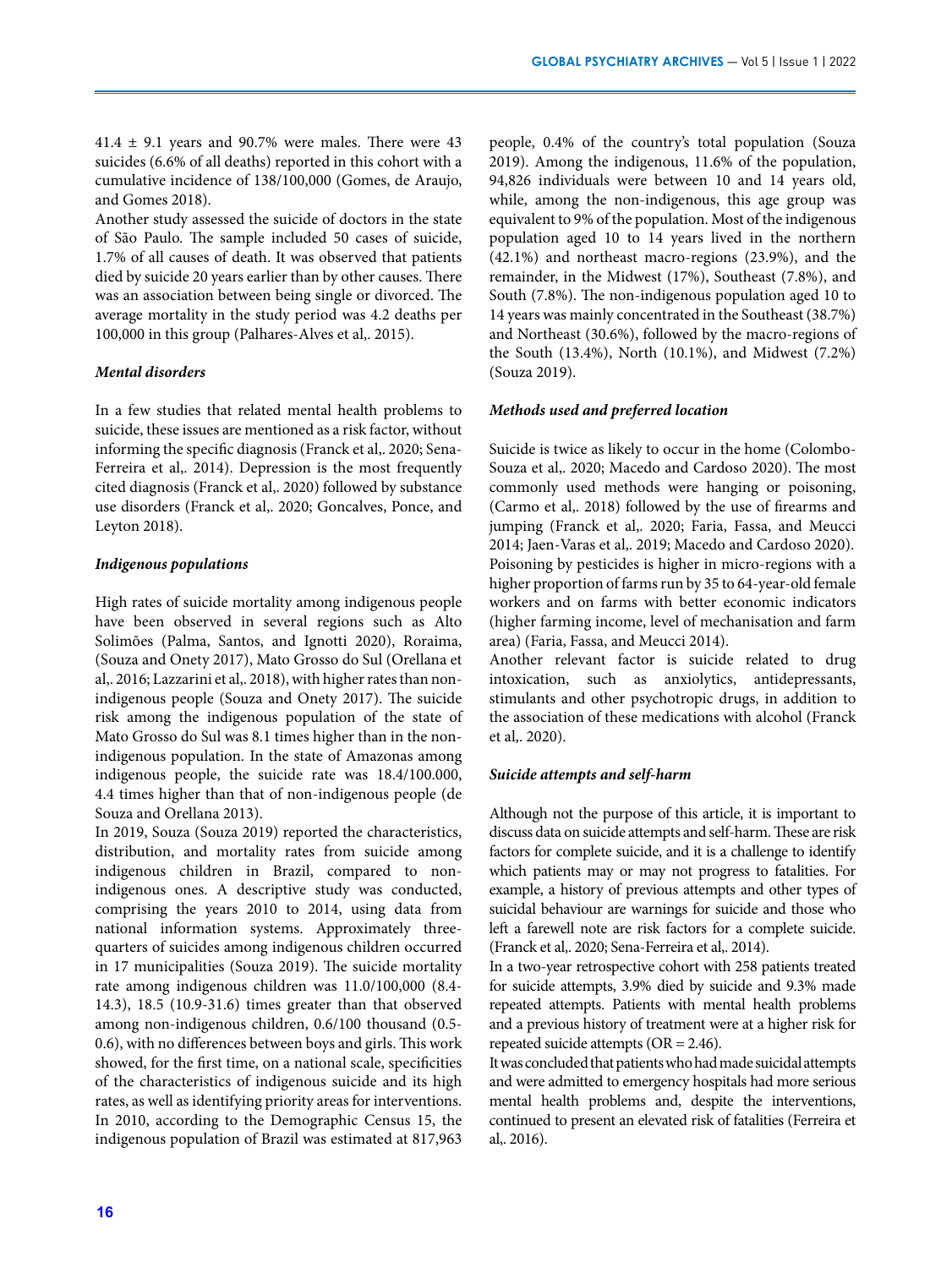| Author's<br>names                                                           | Variable                                        | Years                           | Sample<br>characteristics                                                                              | Variable                                 | <b>Main findings</b>                                                                                                                                                                                                                                                                                                                                                                                                                                                                                                                                                                                                                                                                                                                                                                                                                 | Limitations                                                                                                                                                                                                      |
|-----------------------------------------------------------------------------|-------------------------------------------------|---------------------------------|--------------------------------------------------------------------------------------------------------|------------------------------------------|--------------------------------------------------------------------------------------------------------------------------------------------------------------------------------------------------------------------------------------------------------------------------------------------------------------------------------------------------------------------------------------------------------------------------------------------------------------------------------------------------------------------------------------------------------------------------------------------------------------------------------------------------------------------------------------------------------------------------------------------------------------------------------------------------------------------------------------|------------------------------------------------------------------------------------------------------------------------------------------------------------------------------------------------------------------|
| Alarcão et al<br>2020.                                                      | Economic<br>aspects.                            | 1998-2002<br>and 2008-<br>2012. | Three age groups<br>(15-19, 20-24, and<br>25-29 years) in<br>southern Brazil.                          | Suicide<br>mortality.                    | Suicide among youth aged 15-29<br>occurs in geographic clusters which<br>are associated with socioeconomic<br>deprivation. Rural settings with<br>poor infrastructure and<br>development also correlate with<br>increased standardised<br>mortality rate for suicide<br>(SMR) clusters.                                                                                                                                                                                                                                                                                                                                                                                                                                                                                                                                              | Analysis of secondary data,<br>which is subject to limitations of<br>the data source. For instance,<br>underreporting of suicide is<br>common, as is incomplete data<br>collection.                              |
| Bando et al<br>2012.<br>Ecological<br>study.                                | Gender, age,<br>method used,<br>marital status. | From 1996 to<br>2009.           | Suicide rates in the<br>city of São Paulo<br>(Southeast region)<br>and trends of<br>related variables. | Suicide rate.                            | In the period analysed, 6,002<br>suicides were accrued with a rate of<br>4.6 per 100,000 (7.5 in men and 2.0<br>in women); the male-to-female<br>ratio was around 3.7. Trends for<br>men presented a significant decline<br>of 5.3% per year from 1996 to 2002,<br>and a significant increase of 2.5%<br>from 2002 onwards. Women did not<br>present significant changes. For<br>men, the elderly (> 65 years) had a<br>significant reduction of 2.3% per<br>year, while younger men (25-44<br>years) presented a significant<br>increase of 8.6% from 2004<br>onwards. Women did not present<br>significant trend changes according<br>to age. Leading suicide methods<br>were hanging and poisoning for<br>men and women, respectively.<br>Other analyses showed an<br>increased suicide risk ratio for<br>singles and foreigners. | Ecological study. Although public<br>source used provides a<br>complete, extensive record of<br>mortality in the city of São Paulo,<br>it still depends on medical<br>diagnosis and information of<br>relatives. |
| Carmo et al<br>2018.<br>Ecological<br>study                                 | Gender, age,<br>methods.                        | $1996 - 2013.$                  | Elderly in the state<br>of Bahia.                                                                      | Number of<br>suicides and<br>proportion. | In Bahia, of 858 deaths by suicide<br>among older adults, there was a<br>predominance of males (85.4%) and<br>adults aged 60 to 69 years (53.8%).<br>The types of suicide deaths<br>observed were<br>hanging/strangulation and self-<br>poisoning with pesticides and<br>chemicals.                                                                                                                                                                                                                                                                                                                                                                                                                                                                                                                                                  | Indirect data from an incomplete<br>source.                                                                                                                                                                      |
| Colombo-<br>Souza et al<br>2020.<br>Longitudinal<br>retrospective<br>study. | Gender, age,<br>scholarship,<br>place.          | From 2000 to<br>2017.           | Suicide mortality in<br>the city of São<br>Paulo.                                                      | Suicide<br>rates.                        | Male 6.98, female 2.0. Hight<br>proportion in 25-34-year-old group<br>(24.7%), followed by 35-44 years old<br>(21.2%), and 15 24 years old<br>(17.3%). A higher proportion in 8 to<br>11 years of study group (35.7%),<br>followed by 4 to 7 years of study<br>(33.1%). Home (47.8%), hospital<br>(32.8%), Public highway (7.2%),<br>others (12.2%).                                                                                                                                                                                                                                                                                                                                                                                                                                                                                 | Restrict to the city of São Paulo.                                                                                                                                                                               |
| Faria et al,.<br>2014.<br>Ecological<br>study.                              | Pesticide<br>exposure.                          | From 1996 to<br>2010.           | Analysis was all<br>558 Brazilian<br>micro-regions.                                                    | Suicide<br>rates.                        | The ecological analysis showed that<br>the suicide rates were higher in<br>micro-regions with a higher<br>proportion of farms run by 35 to 64-<br>year-old female workers and on<br>farms with better economic<br>indicators (higher farming income,<br>level of mechanisation and farm<br>area). There was a positive<br>association between the Catholic<br>religion and suicide rates. Micro-<br>regions with a greater use of<br>pesticides, and with a high<br>proportion of pesticide poisoning<br>had the highest suicide rates for all<br>three groups analysed: both<br>genders, men, and women (p<br>ranging from $0.01$ to $p < 0.001$ ).                                                                                                                                                                                 | Ecological study.                                                                                                                                                                                                |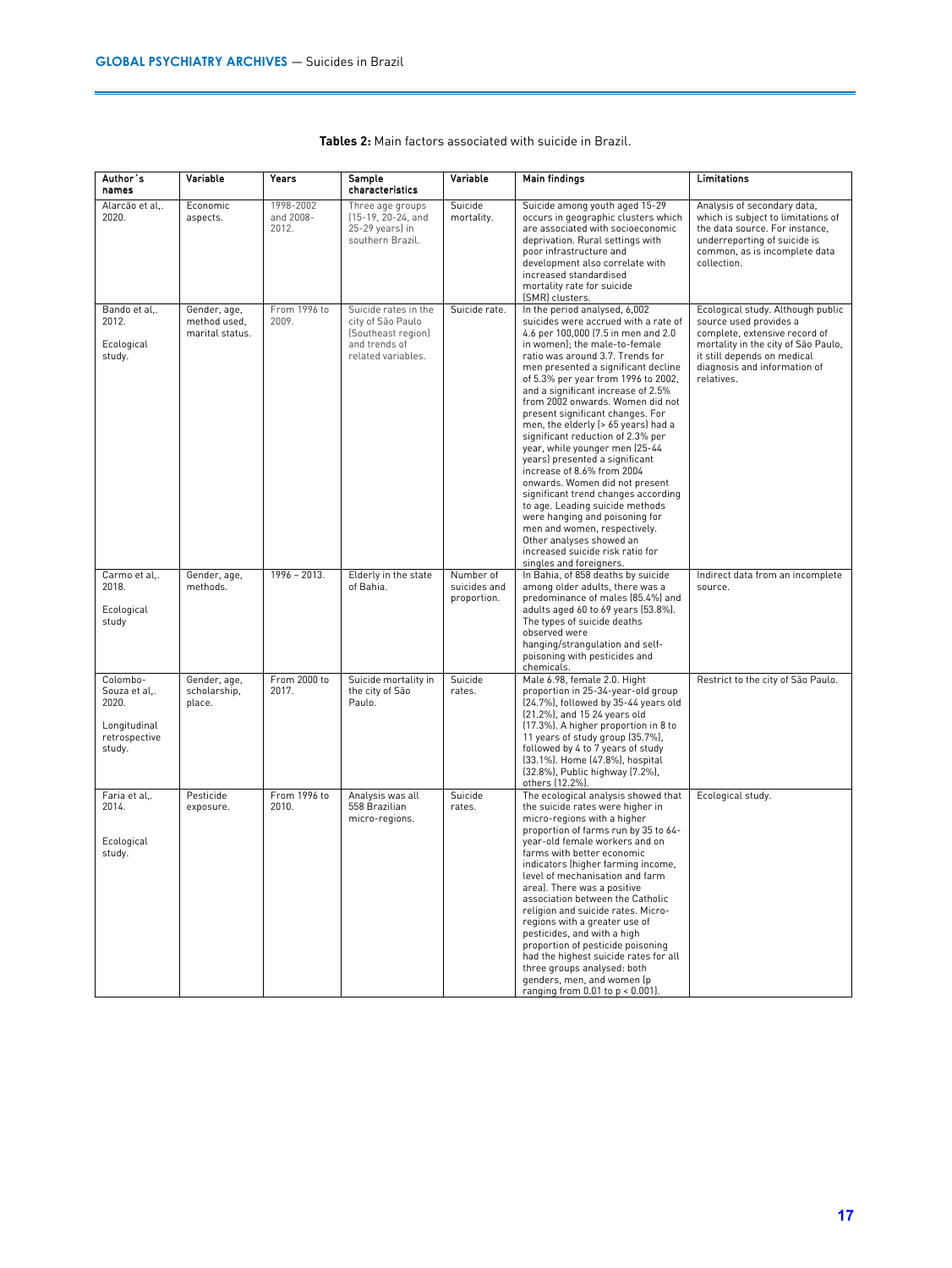| Author's<br>names                                                     | Variable                                                                                                                                                                                        | Years                 | Sample<br>characteristics                                   | Variable                         | Main findings                                                                                                                                                                                                                                                                                                                                                                                                                                                                                                                                                                                                                                                                                                                                                                                                                                                                                                                                                                                                                                                                                                               | Limitations                                                                                                                                                                                                                                                                                                                                                                                                                                        |
|-----------------------------------------------------------------------|-------------------------------------------------------------------------------------------------------------------------------------------------------------------------------------------------|-----------------------|-------------------------------------------------------------|----------------------------------|-----------------------------------------------------------------------------------------------------------------------------------------------------------------------------------------------------------------------------------------------------------------------------------------------------------------------------------------------------------------------------------------------------------------------------------------------------------------------------------------------------------------------------------------------------------------------------------------------------------------------------------------------------------------------------------------------------------------------------------------------------------------------------------------------------------------------------------------------------------------------------------------------------------------------------------------------------------------------------------------------------------------------------------------------------------------------------------------------------------------------------|----------------------------------------------------------------------------------------------------------------------------------------------------------------------------------------------------------------------------------------------------------------------------------------------------------------------------------------------------------------------------------------------------------------------------------------------------|
| Franck et al,.<br>2019.<br>Cross-<br>sectional.                       | Gender, age,<br>substance use,<br>depression and<br>other mental<br>disorders,<br>previous<br>suicidal<br>behaviour,<br>socio-<br>economic<br>factors,<br>physical<br>disease,<br>methods used. | 2017.                 | Suicide victims in<br>Rio Grande do Sul.<br>1.284 suicides. | Suicide<br>rates,<br>proportion. | Men (80%). The average age of the<br>victims was $47.6 \pm 18.3$ years. In 2017 in<br>RS, young people (15 to 29 years old)<br>accounted for 18.8% (n = 241) of suicide<br>victims, providing a rate of 9.1<br>cases/100,000 inhabitants. The elderly<br>(60 years or older), at 26.9% (n = 345),<br>with a rate of 23.6 cases/100,000<br>inhabitants of this age group the<br>presence of ethanol was observed in 30%<br>of the samples analysed, with an adult<br>male profile associated with the<br>presence of other psychotropic drugs,<br>whose class most frequently detected<br>was that of anxiolytics. The most<br>frequent associated diagnostic was<br>depression. Other factors: other mental<br>disorders (not informed), Warned that<br>would commit suicide (n=109), there was<br>already the suicide attempt (n= 89), left a<br>farewell note (n=74), committed<br>homicide before suicide (n= 19).<br>relationship problems, physical diseases,<br>financial problems, committed homicide<br>before suicide, and be a prisoner.<br>Methods used: hanging, firearm,<br>intoxication, high fall, stabbing. | Suicide is a behaviour with<br>multifactorial<br>determinants, the result of<br>a complex psychological,<br>genetic, cultural, and socio-<br>environmental interaction.<br>Therefore, a<br>multidisciplinary approach<br>is needed, combining<br>government efforts, and<br>rescuing the potential of<br>existing networks in the<br>family, school, and<br>community, according to<br>the circumstances of each<br>location. Restrict to a state. |
| Gomes et al,.<br>2018.<br>Cross-<br>sectional.                        | Profession.                                                                                                                                                                                     | From 2006 to<br>2016. | Incidence of suicide<br>in military police<br>officers.     | Suicide<br>rates.                | Mean age at the end of the follow up time<br>was $41.4 \pm 9.1$ years, with 90.7% males. A<br>total of 650 participants died (2.1%), with<br>43 suicides (6.6% of all deaths) -<br>cumulative incidence of 138/100,000.<br>Bivariate analysis revealed a significant<br>association (p < 0.05) between suicide<br>and age $(HR = 0.70, 95\%CI = 0.66 - 0.74)$ ,<br>females (HR = 1.67, 95%Cl = 1.08-2.60)<br>and enlisted military rank $(HR = 14.9)$ ,<br>95%Cl = 2.05-108.5). Multivariate models<br>showed an independent association<br>between suicide and age $(HR = 0.71)$ ,<br>$95\%$ CI = 0.67-0.74) and enlisted military<br>rank (HR = 9.96, 95%CI = 1.30-76.3).                                                                                                                                                                                                                                                                                                                                                                                                                                                 | Data restricted to military<br>police officers in the South<br>of Brazil.                                                                                                                                                                                                                                                                                                                                                                          |
| Goncavels et<br>al,. 2018.<br>Cross-<br>sectional.                    | Gender, age,<br>alcohol use.                                                                                                                                                                    | 2011-2015.            | Suicide victims in<br>the city of Sao<br>Paulo.             | Suicide<br>rates.<br>proportion. | Victims were male [74.6%]. The mean<br>age of the victims was $39.90 \pm 0.75$ years.<br>The prevalence of positive blood alcohol<br>concentration was higher amongst men<br>(34.7%) than women (17.1%)                                                                                                                                                                                                                                                                                                                                                                                                                                                                                                                                                                                                                                                                                                                                                                                                                                                                                                                     | Focus of the study was to<br>find victims that used<br>alcohol.                                                                                                                                                                                                                                                                                                                                                                                    |
| Jean-Varas et<br>al., 2019.<br>Retrospective<br>ecological<br>design. | Age, economic<br>aspects,<br>methods used.                                                                                                                                                      | From 2006 to<br>2015. | Adolescent suicide<br>rates.                                | Suicide<br>rates.                | There was a 13% increase in the<br>nationwide adolescent suicide rate from<br>2006 (2.34 per 100,000 population) to<br>2015 (2.64 per 100,000 population). The<br>overall rate for the six cities included in<br>this study increased by 24%. Higher<br>levels of inequality and unemployment<br>were associated with higher rates of<br>suicide. The most used method of suicide<br>by both sexes was hanging (2015 =<br>70.3%), and the most significant increase<br>was observed in girls $[2015 = 65.82\%]$ .<br>The proportional use of arms (2006 =<br>$14.2\%$ ; 2015 = 9.1%) and poisoning (2006)<br>$= 13.3\%$ ; 2015 = 9.2%) decreased over the<br>period.                                                                                                                                                                                                                                                                                                                                                                                                                                                        | Ecological study.                                                                                                                                                                                                                                                                                                                                                                                                                                  |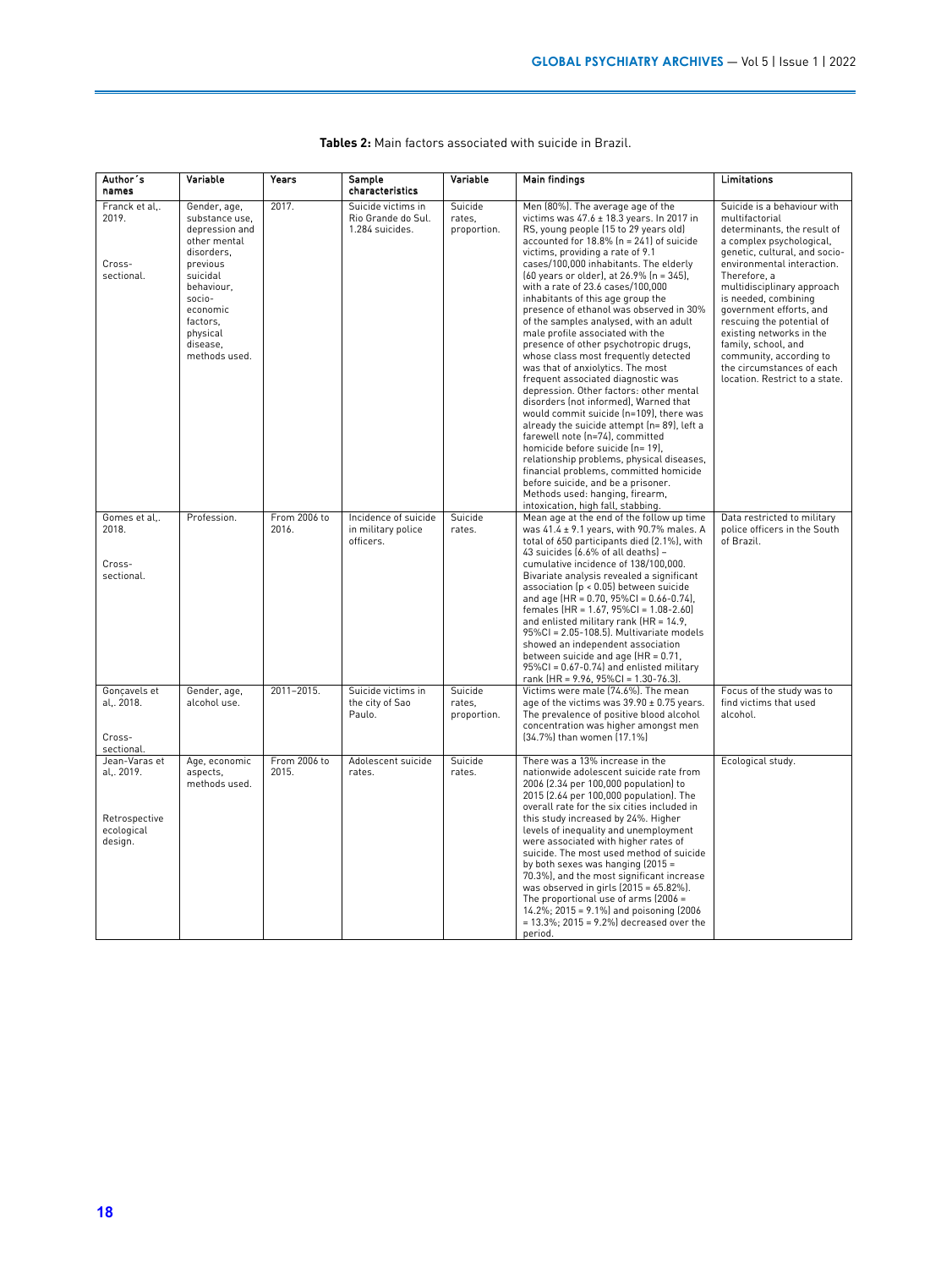| Author's                                                       | Variable                                                                                  | Years                 | Sample                                                                                                                                                                            | Variable                                       | Main findings                                                                                                                                                                                                                                                                                                                                                                                                                                                                                                                                                                                                                                                                                                                                                                                                                                | Limitations                                                                                                                                                                                                                                                                                                                                                                                                                                                                |
|----------------------------------------------------------------|-------------------------------------------------------------------------------------------|-----------------------|-----------------------------------------------------------------------------------------------------------------------------------------------------------------------------------|------------------------------------------------|----------------------------------------------------------------------------------------------------------------------------------------------------------------------------------------------------------------------------------------------------------------------------------------------------------------------------------------------------------------------------------------------------------------------------------------------------------------------------------------------------------------------------------------------------------------------------------------------------------------------------------------------------------------------------------------------------------------------------------------------------------------------------------------------------------------------------------------------|----------------------------------------------------------------------------------------------------------------------------------------------------------------------------------------------------------------------------------------------------------------------------------------------------------------------------------------------------------------------------------------------------------------------------------------------------------------------------|
| names<br>Lazzarini et<br>al, 2018.<br>Retrospective<br>cohort. | Race and<br>ethnicity,<br>gender, age,<br>method used.                                    | From 2003 to<br>2013. | characteristics<br>Retrospective<br>cohort study<br>involving 14,666<br>indigenous<br>individuals<br>in reservations in<br>Dourados, state of<br>Mato Grosso does<br>Sul, Brazil. | Suicide<br>rate.                               | A total of 119 suicide cases were<br>identified in the Aldeias between 2003<br>and 2013. The overall suicide rate was<br>73.4 per 100,000 person-years.<br>Adolescent males aged. The overall<br>suicide rate was 73.4 per 100,000<br>person-years. Adolescent males aged<br>15-19 and girls aged 10-14 had the<br>highest rates for each sex at 289.3<br>(95%Cl 187.5-391.2) and 85.3 (95%Cl<br>34.9-135.7), respectively 15-19 and<br>girls aged 10-14 had the highest rates<br>for each sex at 289.3 (95%Cl 187.5-<br>391.2) and 85.3 (95%CI 34.9-135.7),<br>respectively. Most cases (93%;<br>111/119) were reported as hanging<br>and the remaining 7% of cases (8/119)<br>were reported as intentional<br>agrochemical ingestion. The male<br>suicide rate (107.5 per 100,000)<br>exceeded twice the female rate (41.7<br>per100,000). | High suicide rates<br>presented in this study as<br>underestimations of the<br>true burden of suicide in<br>this population.                                                                                                                                                                                                                                                                                                                                               |
| Machado et<br>al,. 2015.<br>Ecological<br>study.               | Scholarship,<br>economic<br>aspects.                                                      | from 2000 to<br>2011. | 5,507 Brazilian<br>municipalities.                                                                                                                                                | Suicide<br>rates.                              | Low-level education had a positive<br>association (RR: 1.015, 95% CI: 1.010-<br>1.021) with suicide rates. The Gini<br>index was positively associated with<br>suicide rates; the rate ratio (RR) was<br>1.055 (95% CI: 1.011-1.101). Of the<br>other social determinants, income had<br>a significant negative association with<br>suicide rates (RR: 0.968, 95% CI:<br>$0.948 - 0.988$                                                                                                                                                                                                                                                                                                                                                                                                                                                     | Indirect data.                                                                                                                                                                                                                                                                                                                                                                                                                                                             |
| Macedo et al,.<br>2020.<br>Cross-<br>sectional.                | Gender, age,<br>city, race and<br>ethnicity,<br>marital status,<br>method used,<br>place. | From 2014 to<br>2017. | Profile of deaths by<br>suicide in the state<br>of Roraima (North<br>region).                                                                                                     | Suicide<br>deaths.                             | Deaths were more frequent among<br>men (73.9%), aged 20 to 29 years<br>(31.2%), resident in the state capital<br>(52.8%), brown (64.2%) or indigenous<br>(25.6%), and single (69.9%). The main<br>suicide method was hanging,<br>strangulation and suffocation (87.5%),<br>with the domicile being the most usual<br>place (72.1%).                                                                                                                                                                                                                                                                                                                                                                                                                                                                                                          | Indirect data from the<br>Brazilian government.<br>Restrict to a state.                                                                                                                                                                                                                                                                                                                                                                                                    |
| Martini et al<br>2019.<br>Cross-<br>sectional.                 | Gender, age.                                                                              | From 2000 to<br>2016. | Suicide rates in<br><b>Brazilian</b><br>population between<br>2000 and 2016.                                                                                                      | Suicide<br>rates.                              | Male and female age-standardised<br>rates were 6.12 and 1.6 in 2000 and<br>increased to 8.65 and 2.24 in 2016,<br>respectively. The ratio was 3.81 times<br>higher in men compared to women in<br>the period. This ratio was 8.2 at the<br>80+ group. An increase from 2000 to<br>2016 was demonstrated in all<br>subgroups over the 17, especially men<br>aged 20-39 and women aged 40-59.                                                                                                                                                                                                                                                                                                                                                                                                                                                  | The data on suicide<br>mortality were obtained<br>from the database of the<br>SIM/DATASUS, limiting<br>the evaluation of<br>important variables that<br>may be associated with<br>the outcome, such as<br>diagnosis of psychiatric<br>disorders, medical<br>treatment, lifetime<br>suicide attempts and<br>family psychiatric history.<br>Additionally, there is the<br>possibility of<br>underreporting of cases,<br>presently not examined in<br>the Brazilian registry. |
| Ministério da<br>Saúde 2019.<br>Cross-<br>sectional.           | Gender,<br>scholarship,<br>marital status.                                                | From 2011 to<br>2017. | Suicide between 15<br>to 29 years old.                                                                                                                                            | Number<br>and<br>proportion<br>οf<br>suicides. | 17,221 (79.0%) in males and 4,567<br>(21.0%) in females. 8-11 years of study<br>[30.5%], 4-7 years of study [27.6%]. 12<br>or more (8.2%).<br>Single/widower/divorced (83%).                                                                                                                                                                                                                                                                                                                                                                                                                                                                                                                                                                                                                                                                 | Government document<br>that is dependent on the<br>correct registration of<br>death notifications in<br>different regions across<br>the country.                                                                                                                                                                                                                                                                                                                           |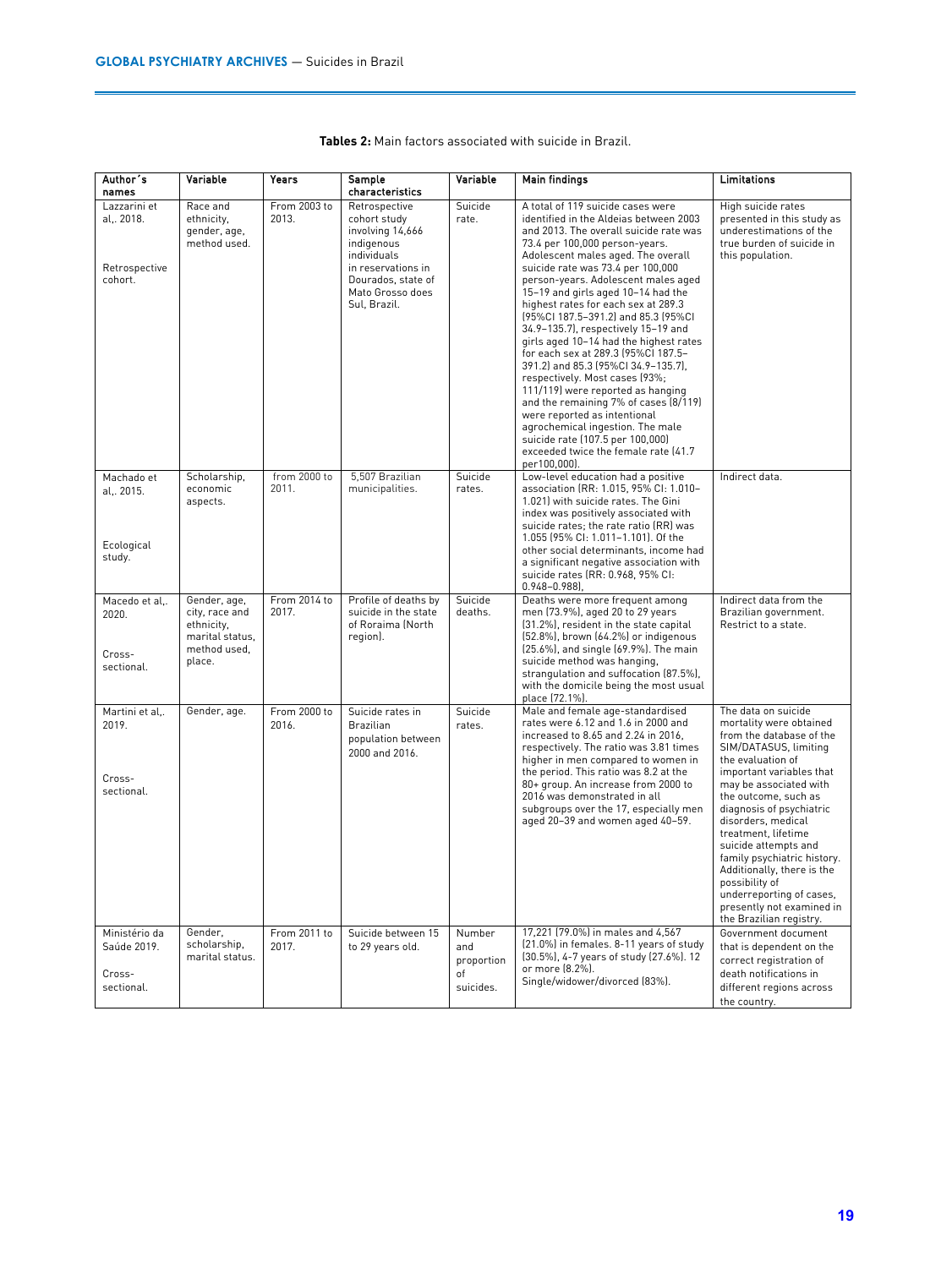| Author's<br>names                                    | Variable                                               | Years                     | Sample<br>characteristics                                                                                                     | Variable            | <b>Main findings</b>                                                                                                                                                                                                                                                                                                                                                                                                                                                                                                                                                                                                                                                                                                                                                                                                                  | Limitations                                                                                                                                   |
|------------------------------------------------------|--------------------------------------------------------|---------------------------|-------------------------------------------------------------------------------------------------------------------------------|---------------------|---------------------------------------------------------------------------------------------------------------------------------------------------------------------------------------------------------------------------------------------------------------------------------------------------------------------------------------------------------------------------------------------------------------------------------------------------------------------------------------------------------------------------------------------------------------------------------------------------------------------------------------------------------------------------------------------------------------------------------------------------------------------------------------------------------------------------------------|-----------------------------------------------------------------------------------------------------------------------------------------------|
| Ministério da<br>Saúde 2020.<br>Cross-<br>sectional. | Race and<br>ethnicity,<br>scholarship,<br>method used. | From 2000 to<br>2020.     | Indigenous versus<br>non-indigenous.                                                                                          | Suicide<br>rates.   | Indigenous mortality by suicide 17.5 per<br>100.000 habitants. Whites 6.0, Blacks 5.7,<br>and Asians 2.0 per 100.000 habitants.<br>Indigenous people who died by suicide<br>had less education than non-indigenous<br>people. the main means hanging was<br>used, representing 89.4% of indigenous<br>deaths and 68.9% of non-indigenous<br>deaths. Non-indigenous had higher<br>proportions of suicides by poisoning and<br>firearms, compared to indigenous<br>people.                                                                                                                                                                                                                                                                                                                                                              | Government document that<br>is dependent on the correct<br>registration of death<br>notifications in different<br>regions across the country. |
| Ministério da<br>Saúde 2021.<br>Cross-<br>sectional. | Gender, age,<br>region<br>differences.                 | Between 2010<br>and 2019. | Suicide deaths<br>recorded in the<br>Mortality<br>Information System<br>(SIM), excluding<br>children under 5<br>years of age. | Risk of<br>suicide. | Men had a 3.8 times greater risk of death<br>by suicide than women. Among men, the<br>suicide mortality rate in 2019 was 10.7<br>per 100 thousand, while among women<br>this figure was 2.9. To analyse the<br>evolution of suicide mortality according<br>to sex, there was an increase in rates for<br>both genders, with the maintenance of<br>the rate ratio between the sexes in the<br>period. Comparing the years 2010 and<br>2019, there was a 29% increase in<br>suicide rates among women and 26% of<br>the rates among men. There was an<br>increase in the incidence of suicides in<br>all age groups. Higher tax of suicide in<br>40-59-old (8.43), second 20-39-years-old<br>(8.19), and third 60 years or more (7.88).<br>However, there is an increase in 15-19<br>years olds (from 0.31 in 2010 to 0.67 in<br>2019). | Government document that<br>is dependent on the correct<br>registration of death<br>notifications in different<br>regions across the country. |
| Ministério da<br>Saúde 2020.<br>Cross-<br>sectional. | Race and<br>ethnicity,<br>scholarship,<br>method used. | From 2000 to<br>2020.     | Indigenous versus<br>non-indigenous.                                                                                          | Suicide<br>rates.   | Indigenous mortality by suicide 17.5 per<br>100.000 habitants, Whites 6.0, Blacks 5.7.<br>and Asians 2.0 per 100.000 habitants.<br>Indigenous people who died by suicide<br>had less education than non-indigenous<br>people. the main means hanging was<br>used, representing 89.4% of indigenous<br>deaths and 68.9% of non-indigenous<br>deaths. Non-indigenous had higher<br>proportions of suicides by poisoning and<br>firearms, compared to indigenous<br>people.                                                                                                                                                                                                                                                                                                                                                              | Government document that<br>is dependent on the correct<br>registration of death<br>notifications in different<br>regions across the country. |
| Ministério da<br>Saúde 2021.<br>Cross-<br>sectional. | Gender, age,<br>region<br>differences.                 | Between 2010<br>and 2019. | Suicide deaths<br>recorded in the<br>Mortality<br>Information System<br>(SIM), excluding<br>children under 5<br>years of age. | Risk of<br>suicide. | Men had a 3.8 times greater risk of death<br>by suicide than women. Among men, the<br>suicide mortality rate in 2019 was 10.7<br>per 100 thousand, while among women<br>this figure was 2.9. To analyse the<br>evolution of suicide mortality according<br>to sex, there was an increase in rates for<br>both genders, with the maintenance of<br>the rate ratio between the sexes in the<br>period. Comparing the years 2010 and<br>2019, there was a 29% increase in<br>suicide rates among women and 26% of<br>the rates among men. There was an<br>increase in the incidence of suicides in<br>all age groups. Higher tax of suicide in<br>40-59-old (8.43), second 20-39-years-old<br>(8.19), and third 60 years or more (7.88).<br>However, there is an increase in 15-19<br>years olds (from 0.31 in 2010 to 0.67 in<br>2019). | Government document that<br>is dependent on the correct<br>registration of death<br>notifications in different<br>regions across the country. |
| Orellana et al,.<br>2016.<br>Ecological<br>study.    | Race and<br>ethnicity.                                 | 2009-2011<br>period.      | Suicide rates in<br>indigenous versus<br>non-indigenous.                                                                      | Suicide<br>deaths.  | In the indigenous population, the rate<br>was 65.2/100,000 [95%CI 53.2-79.5]. The<br>relative risk of suicide for the indigenous<br>population compared to the non-<br>indigenous population was 8.1 (95%CI<br>$7.2 - 9.01$ .                                                                                                                                                                                                                                                                                                                                                                                                                                                                                                                                                                                                         | Data from specific of an<br>area.                                                                                                             |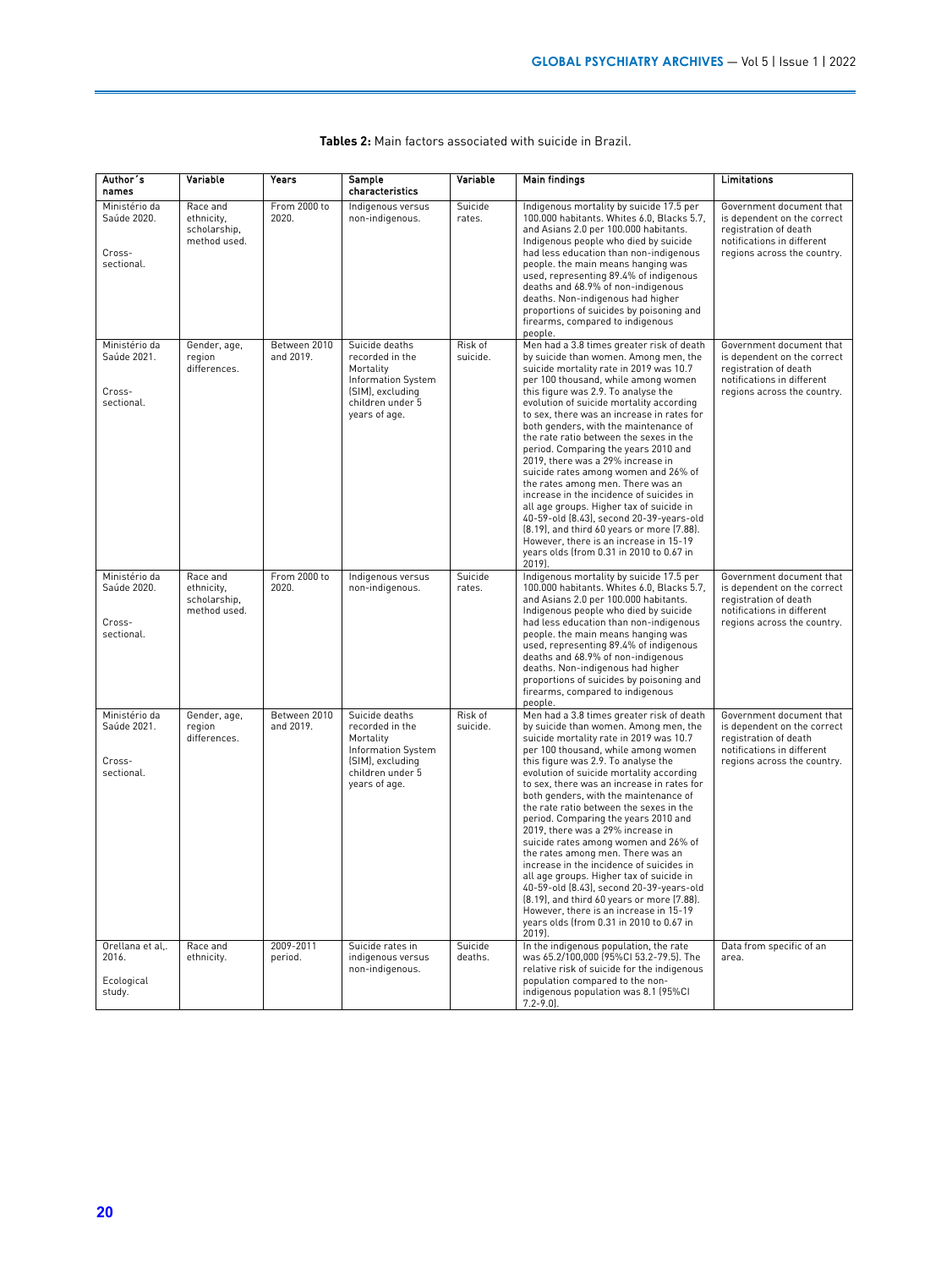| Author's<br>names                                                                           | Variable                                                                                                                                | Years                     | Sample<br>characteristics                                                                                                                                    | Variable        | <b>Main findings</b>                                                                                                                                                                                                                                                                                                                                                                                                                                                                                         | Limitations                                                                                                                                                                                                                                                                                                                                                                    |
|---------------------------------------------------------------------------------------------|-----------------------------------------------------------------------------------------------------------------------------------------|---------------------------|--------------------------------------------------------------------------------------------------------------------------------------------------------------|-----------------|--------------------------------------------------------------------------------------------------------------------------------------------------------------------------------------------------------------------------------------------------------------------------------------------------------------------------------------------------------------------------------------------------------------------------------------------------------------------------------------------------------------|--------------------------------------------------------------------------------------------------------------------------------------------------------------------------------------------------------------------------------------------------------------------------------------------------------------------------------------------------------------------------------|
| Palhares-Alves<br>et al., 2015.<br>Cross-<br>sectional.                                     | Gender,<br>marital status.                                                                                                              | between 2000<br>and 2009. | Suicide in physicians<br>compared to non-<br>suicide.                                                                                                        | Proportion.     | Male (76%).<br>Single/widower/divorced (52%).                                                                                                                                                                                                                                                                                                                                                                                                                                                                | Restrict to physicians. A<br>potential limitation of this<br>study is the possible loss of<br>cases because of under-<br>registration, under-<br>notification, and inadequate<br>completion of the<br>"occupation" or<br>"underlying cause of<br>death" fields.                                                                                                                |
| Rodrigues et<br>al., 2019.<br>Ecological<br>study with an<br>analysis of the<br>time trend. | Gender, age.                                                                                                                            | from 1997 to<br>2015.     | The number of<br>suicides was<br>obtained from the<br>Mortality<br>Information System<br>(Sistema de<br>Informacões sobre<br>Mortalidade [SIM]]<br>database. | Suicide deaths. | Men accounted for 79.3% of total<br>deaths; 32.4% of deaths occurred<br>among people aged 40-59, 30.7%<br>among people aged 15-29, 21.6%<br>among people aged 30-39, and<br>15.3% among people aged 60 years<br>and over.                                                                                                                                                                                                                                                                                    | The use of data on suicide<br>from a secondary database;<br>specifically, the Brazilian<br>Ministry of Health SIM.<br>Although the coverage and<br>quality of these data are<br>regarded as satisfactory,<br>underreporting and<br>misclassification are known<br>to occur, and tend to lead to<br>underestimation of suicide<br>rates, particularly in<br>developing regions. |
| Sena-Ferreira<br>et al,. 2014.<br>Cross-<br>sectional.                                      | Gender, age,<br>race and<br>ethnicity,<br>scholarship,<br>mental<br>disorder.<br>substance use,<br>suicide.<br>behaviour,<br>stressors. | From 2006 to<br>2009.     | Suicide victims.                                                                                                                                             | Percentage.     | Male, single, brown, aged between<br>20 and 40 years old and with<br>elementary education. The main<br>risk factors identified were mental<br>disorders, alcohol and other drug<br>abuse, troubled family relationships<br>and a history of previous attempts.                                                                                                                                                                                                                                               | Small sample.                                                                                                                                                                                                                                                                                                                                                                  |
| Souza 2019.<br>Comparative<br>study.                                                        | Race and<br>ethnicity, age,<br>gender,<br>method used,<br>place.                                                                        | From 2010 to<br>2014.     | Suicide mortality<br>rates among<br>indigenous children<br>from 10 to 14 years<br>old in Brazil<br>compared to non-<br>indigenous.                           | Suicide rates.  | The suicide mortality rate among<br>indigenous children was 17.5 per<br>100,000 habitants, compared to 6,0<br>in Whites, 5,7 in Blacks, 2.0 in<br>Asians. Suicide was higher in female<br>indigenous (58.2%). The suicide is<br>more frequent at home (65.5%).<br>Methods used: hanging (96.4%).<br>Percentage by region was: North<br>(49.1%), Midwest (45.5%), Northeast<br>(3.6%), Southeast (1.8%), and no<br>cases in the South region.                                                                 | Possible underreporting<br>problems and<br>misclassification of causes<br>of death, something<br>admittedly problematic<br>when talking about child<br>suicides.                                                                                                                                                                                                               |
| Souza and<br>Orellana 2013.<br>Retrospective<br>cohort.                                     | Race and<br>ethnicity.                                                                                                                  | From 2006 to<br>2010.     | Suicide rates in<br>indigenous in the<br>state of Amazonas.                                                                                                  | Suicide rates.  | 688 suicide cases were reported in<br>the state of Amazonas, of which<br>19.0% were indigenous people. The<br>standardised<br>mortality rate for suicide (SMRs) in<br>indigenous people, of 18.4/100.000,<br>was 4.4 times higher than that of<br>non-indigenous people. The SMRs in<br>indigenous people increased 1.6<br>times in 2010 compared to the year<br>2006. In the municipalities of<br>Tabatinga and São Gabriel da<br>Cachoeira the SMRs was much high,<br>75.8 and 41.9/100.000, respectively. | Indirect data. Race<br>classified by self-<br>declaration.                                                                                                                                                                                                                                                                                                                     |
| WHO 2019.<br>Cross-<br>sectional.                                                           | Gender, age.                                                                                                                            | 2019.                     | Suicide worldwide.                                                                                                                                           | Suicide rates.  | In Brazil, crude suicide rates, all<br>ages (Per 100 000), 2019, in males<br>$10.9$ , and females $3.0$ .                                                                                                                                                                                                                                                                                                                                                                                                    | Indirect data reported by<br>the Brazil government to<br>WHO.                                                                                                                                                                                                                                                                                                                  |
| WHO 2021.<br>Cross-<br>sectional.                                                           | Gender, age.                                                                                                                            | 2019.                     | Suicide rates.                                                                                                                                               | Suicide rates.  | Male 10.32 (9.34-17.75), and female<br>[2.76 [2.47-6.68]. Suicide rates by<br>age group: 85+ years old 15.36, 75-<br>84 years old 12.17, 65-74 years old<br>10.42, 55-64 years old 9.43, 45-54<br>years old 9.24, 35-44 years old 8.48,<br>25-34 years old 7.24, and 15-24<br>years old 7.61.                                                                                                                                                                                                                | Indirect data reported by<br>the Brazil government to<br>WHO.                                                                                                                                                                                                                                                                                                                  |

| Tables 2: Main factors associated with suicide in Brazil. |
|-----------------------------------------------------------|
|-----------------------------------------------------------|

We can observe in the results for suicide that there is a lack of data to identify which diagnoses besides depression are present in patients who progressed to complete suicide. But, we can by indirect data, through a study that observed the risk of suicide by a certain scale, the most frequent diagnoses in patients with suicidal behaviour are: current major depressive disorder (OR=4.3), recurrent major depressive episode (OR=2.0), major depressive episode with melancholic features (OR=3.8), dysthymic disorder (OR=3.3), manic episode (OR=2.6), hypomanic episode (OR=2.6), social phobia (3.2), obsessive-compulsive disorder (OR=5.3), post-traumatic stress disorder (OR=4.0), psychotic syndrome (OR=3.6), mood disorder with psychotic features (OR=5.8), and generalised anxiety disorder (OR=2.5) (Alves Vde et al,. 2016).

A suicide attempt was reported in 9% of the sample of 4,225 individuals aged 14 years or older from the Brazilian household population, respectively, 5.4% among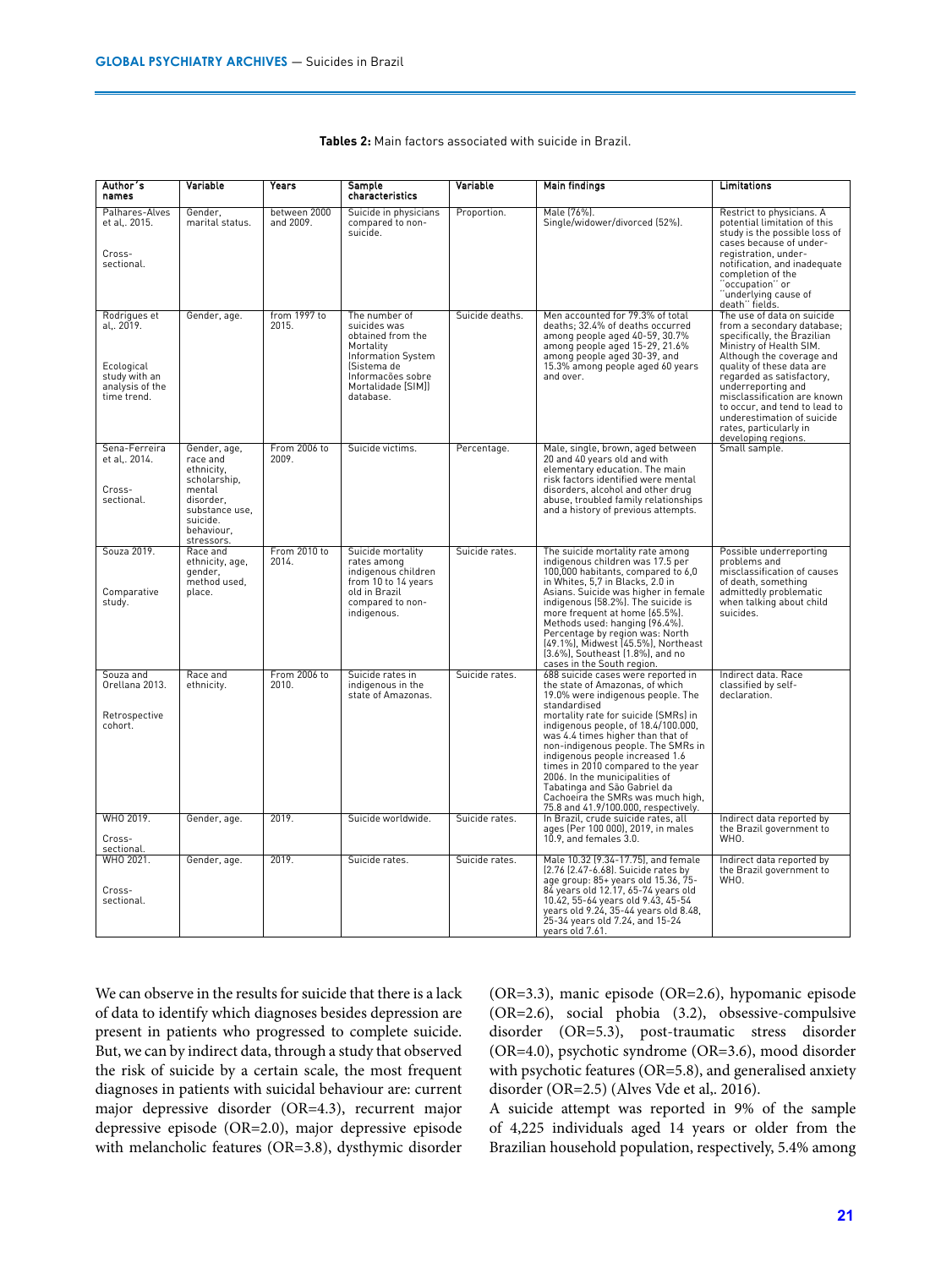substance users (Abdalla et al,. 2019), and 12.5% in family caregivers of people with dementia (Dos Santos Treichel et al,. 2019). In the study of Pelotas mentioned above, the lifetime suicide attempt was 4.9% (Quevedo et al,. 2020).

A greater number of suicide attempts is related to a greater real intention to die. Patients who showed a desire to die reported more emptiness, loneliness, and disconnection, however, their methods were the same as those who did not intend to die. In addition, a family history of suicidal behaviour is related to a higher risk of suicide by the patient (de Araujo et al,. 2015). Impulsivity measured by neuropsychological testing was a predictor of a suicidal attempt and maybe a potential target for interventions and suicide prevention (Ponsoni et al,. 2018).

Concerning the methods used in suicide attempts: poisoning by non-medical drugs (38.0%), poisoning by medical drugs (32.4%), cutting/piercing with objects (8.3%), firearms (5.0%), fire (2.6%), jumping (2.5%). Others were unspecified means (Martins Junior et al,. 2016). During care provided to persons who attempted suicide and their families, marital conflicts (75%), family conflicts (10%), and financial difficulties (7%) were identified (Rohling, Ciesca, and Liebl 2018).

In a study, the method was ingestion of medication (83.7%), followed by ingestion of pesticides (9.5%), ingestion of cleaning products (5.5%), and jumping from high places (1.3%). The methods most often used by men were hanging (47.2%), ingestion of medication (41.1%), and use of weapons other than firearms (11.7%) (Rohling, Ciesca, and Liebl 2018).

Regarding self-harm, poisoning is the most frequent method used (60.2%), followed by sharp objects (16.2%), hanging (6.2%), and others (17.8%). It is more frequent in women (71.3%) and more frequent in 15 to 19 year old (23.3%) and 20-39 year old (46.3%) groups, patients in elementary school (25.9%) and high school (30.3%). The frequency about race was White (47.3%), Black (42.4%), Asian (0.7%), indigenous (0.5%), no information (9.0%). The most frequent place was residency (83.9%) (Ministério da Saúde 2021).

# **DISCUSSION**

The aim of this study was to review studies on suicide and related factors published over the past 10 years. Despite the publication dates, data that went back as far as 30 years was presented. What is observed is that Brazil has average suicide rates compared to the rest of the world, however, being a populous country, such rates represent a large number of people in absolute values.

Brazil has an actual suicide rate by WHO of 6.4/100,000 (WHO 2021) and by the Brazilian Health Ministry of 6.6/100,000, (Ministério da Saúde 2021). Comparing of

WHO may be lower to medium numbers. In Europe is 13.0, South-East Asia and Americas 10.0, Western Pacific 9.0, Africa 7.0, and Eastern Mediterranean 6.0. (WHO 2021). However, Brazil is a populous country and this rate represents a larger number of people.

Moreover, while much of the world has reduced suicide rates, Latin America is still increasing and Brazil follows the same trend (WHO 2021). And, despite the existence of prevention programmes, it is noted that they are still insufficient. Therefore, a review that consolidates data from several articles may help to improve public health programmes. Most studies used the federal government database through the Mortality Information System (SIM), a public database, but they differed in the analysed variables.

It was observed that, regarding the risk factors or association, suicide is more frequent in men, young adults, individuals who live alone, education at elementary and secondary levels, associated with economic problems, mental disorders, substance abuse and planning or attempts to prior suicide. However, it is important to emphasise that Brazil has a large territorial extension, with five regions, several states, and several cities, with a wide variety of epidemiological and cultural aspects. Therefore, suicide rates and their related factors can vary widely across the country, which requires personalised applications in prevention programmes in states and municipalities.

Most studies report the importance of treating mental health problems for the prevention of suicide, but few present specific diagnoses. Since each mental health problem has a different treatment and a different approach to suicidal behaviour, this gap must be filled in future research and government statistics. Such information is obtained indirectly by studies of suicide attempts or selfharm, however, as not every patient in these situations evolves to complete suicide, this data distorts the measures that could be used to focus on the most severe cases.

A group that stood out for high suicide rates when compared to the rest of the population were the indigenous people, in all regions of the country. This group is already experiencing several socioeconomic and health problems that have decimated its population and the higher suicide rate is a major risk factor for the preservation of these cultures.

The same difficultly was reported by another author in Bangladesh, who considers suicide as a neglected public health problem where quality data is a fundamental challenge. Criminal legal status, social stigma and a lack of a central database are some of the reasons for underreporting (Arafat et al,. 2021; Arafat 2019).

Finally, there is lack of data about the epidemiology of suicide in the context of the COVID-19 pandemic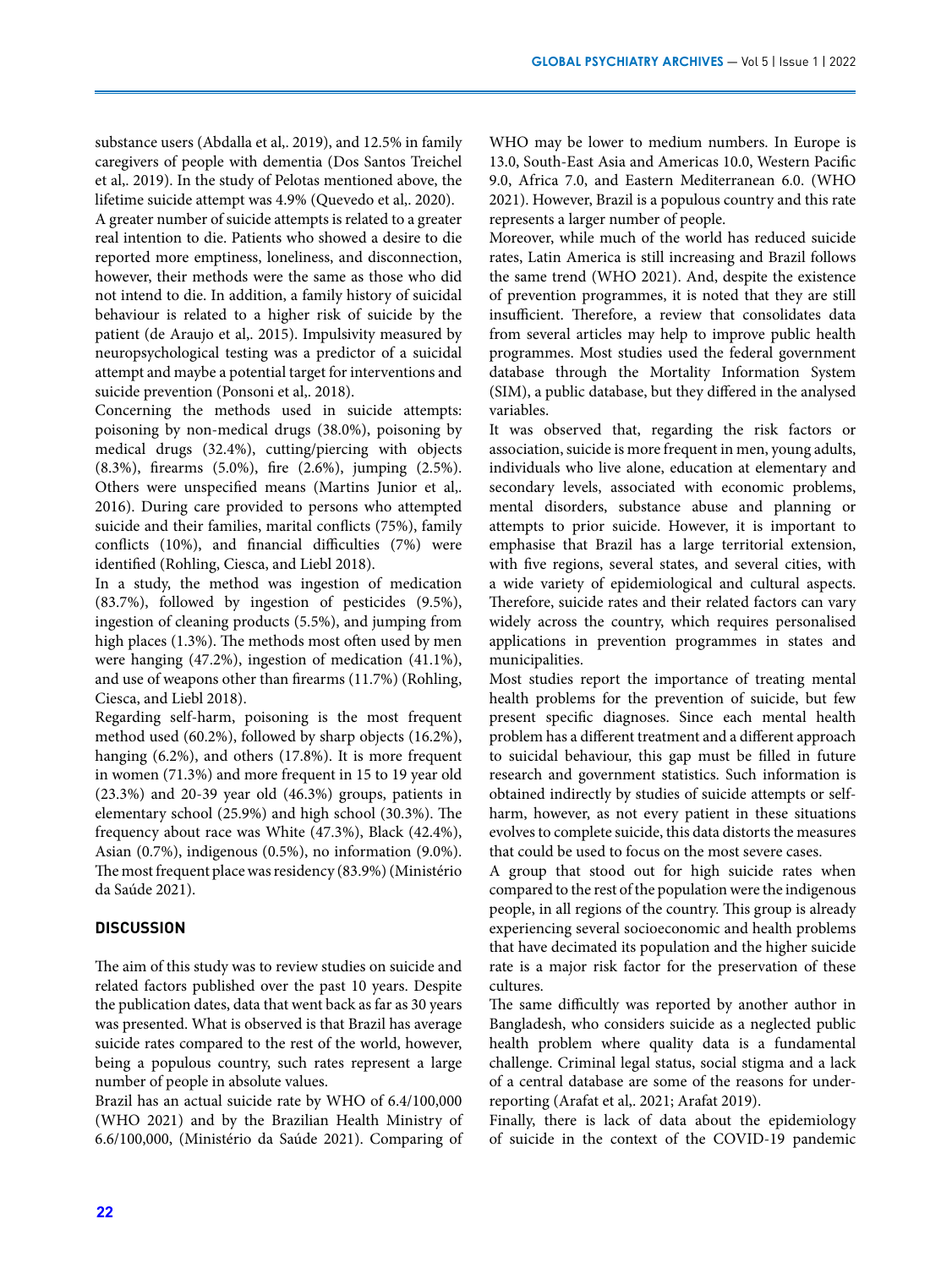in Brazil, except for some manuscripts about suicidal thoughts or suicidal risk. This outbreak has the potential to increase mental health problems and suicides as a result of the socioeconomic impact of the COVID-19 pandemic, and of the necessary restrictive measures adopted worldwide to contain its spread (Ahmad et al,. 2021). Even if fear, worries and symptoms of anxiety, depression and stress can be considered a natural response to this global crisis, some individuals are overexposed to these potential negative effects, such as healthcare workers, COVID-19 and psychiatric patients, prisoners, members of the LGBTQ+ community, migrants (including migrant workers), ethnic minorities and asylum seekers and internally displaced populations. Nevertheless, social support, resilience, a supportive work environment and other protective factors may buffer the impact of this crisis on mental health (Ahmad et al,. 2021).

#### *Strengths of the study*

The study reviewed the full-length original articles on suicide in Brazil published in the last 10 years, with data from the last 30 years, and tried to consolidate them, which would help identify the research gaps for the national suicide prevention programme. Although most studies use the same data source, they sought to conduct different analyses, from diverse groups and regions.

# **LIMITATIONS**

Only English and Portuguese publications were included in the present work. However, it is unlikely that publications reporting suicide behaviour in Brazil would be published in a language other than these two. Another potential limitation was the use of only two databases: Medline, Scielo, documents of WHO, and from the Brazilian Ministry of Health. Nevertheless, these are the most common virtual libraries used for publications involving suicide in Brazil. Findings from the reports should also be considered in the regional and cultural context. The selected studies did not always use the same methodology of investigation in their reports, so comparison of the data between studies should be interpreted with caution. All studies published in the different periods were included. It was also reported in the discussion that most of the studies used the same public data source and so monitor their limitations, such as dependents on the person who registered the suicide, self-reported information such as race, data that is not filled out in the record. Some biases were observed: some studies had restricted eligibility criteria, different measures, others failed to control confound variables. We protect the quality of this research paper by excluding studies were bias could compromise interpretation.

# **CONCLUSION**

Suicide rates in Brazil range from 4.6 to 6.6 per 100,000 inhabitants and is increasing in the last years. The main risk factors and groups were males, aged between 15 to 44 years old, higher education, loneliness, unemployment, socioeconomic deprivation, mental disorders, suicidal plans, previous suicide attempts, Indigenous people have higher rates of suicide than non-indigenous people. The most frequent methods were hanging, self-poisoning by pesticides, illicit drugs, or medications, firearm, jumping. The most common location of fatality was at home, but it could occur in the hospital or street. Considering this data, we suggest more prevention methods be implemented, as well as future research focusing on the detection of subjects in danger and pathways to direct at-risk individuals to the appropriate treatment.

#### **Authors' Contribution**

LB: Conceptualisation, methodology, screening phase, formal analysis, writing original draft, writing the last version, and supervision.

AM: Screening phase, formal analysis, writing original draft and last version.

JQ: Conceptualisation, methodology, screening phase, writing original draft and last version.

HV: Formal analysis, writing original draft and last version.

AG: Formal analysis, writing original draft and last version.

#### **Conflict of Interest**

LB has served as a speaker for Libbs and a scientific consultant for Apsen. AM has served as a consultant for Abbott, Jansen, Aché, Cristália, Libbs, Pfizer, Torrent, Eurofarma, Medley, Sanofi-Aventis, and Allergan; as a board advisor for Crista´lia, Jansen, and Libbs; as a speaker for Abbott, Ache´, Cristalia, Jansen, Libbs, Pfizer, and Eurofarma; receives copyrights from Guanabara Koogan; and received assistance for events from Eurofarma and Cristália. JQ received clinical research support from LivaNova; has speaker bureau membership with Myriad Neuroscience, Janssen Pharmaceuticals, and Abbvie; is a stockholder at Instituto de Neurociencias Dr Joao Quevedo; and receives copyrights from Artmed Editora, Artmed Panamericana, and Elsevier/Academic Press. AGS reports no conflicts of interest.

#### **Funding**

There was no funding source.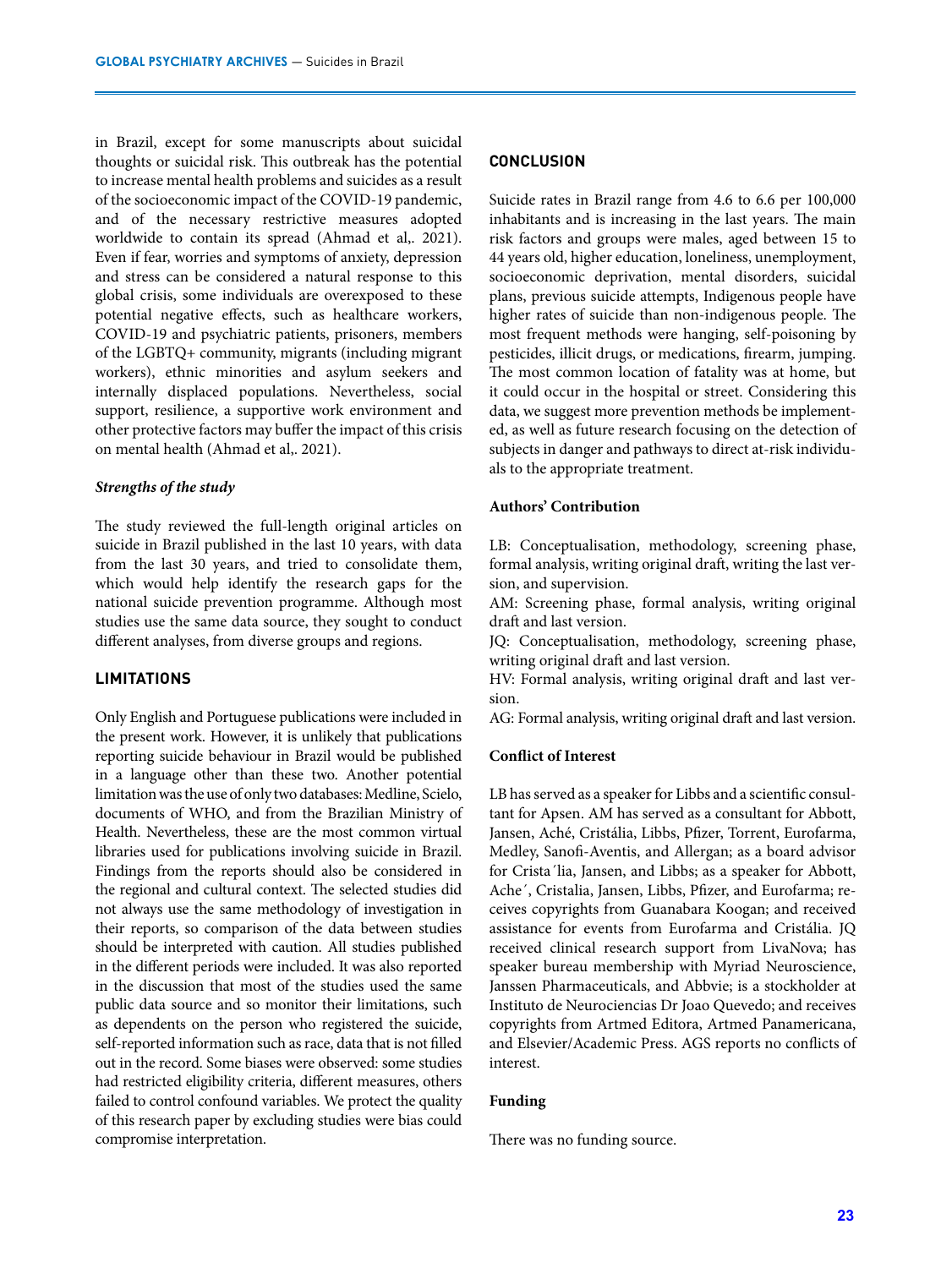## **REFERENCES**

Abdalla, R. R., A. C. Miguel, E. Brietzke, R. Caetano, R. Laranjeira, and C. S. Madruga. 2019.

'Suicidal behavior among substance users: data from the Second Brazilian National Alcohol and Drug Survey (II BNADS)', Braz J Psychiatry, 41: 437-40.

Ahmad, AR;, AK; Saeed, V; Menon, S; Shoib, and SMY; Arafat. 2021. 'Suicidal behaviour during the COVID-19 pandemic in Iraq: an excerpt from newspaper reports', Global Psychiatry, 4: 173-79.

Alarcão, Ana C., Cátia M. Dell Agnolo, João R. Vissoci, Elias C.A. Carvalho, Catherine A. Staton, Luciano de Andrade, et al,. 2020. 'Suicide mortality among youth in southern Brazil: a spatiotemporal evaluation of socioeconomic vulnerability', Brazilian Journal of Psychiatry, 42: 46-53.

Alves Vde, M., L. C. Francisco, F. M. Belo, V. L. de-Melo-Neto, V. G. Barros, and A. E. Nardi. 2016. 'Evaluation of the quality of life and risk of suicide', Clinics (Sao Paulo), 71: 135-9.

Arafat, SM; , F; Hussain, KM; Jakaria, AT; Itu, and MA; Islam. 2021. 'Empirical studies on suicide in Bangladesh in a decade (2011- 2020)', Global Psychiatry, 4: 109-22.

Arafat, SMY;. 2019. 'Current challenges of suicide and future directions of management in Bangladesh: a systematic review', Global Psychiatry, 2: 9-20.

Baldaçara, L., R. R. Grudtner, S. Leite V. da, D. M. Porto, K. P. Robis, T. M. Fidalgo, G. A. Rocha, A. P., et al,. 2020. 'Brazilian Psychiatric Association guidelines for the management of suicidal behavior. Part 2. Screening, intervention, and prevention', Braz J Psychiatry. Baldaçara, L., G. A. Rocha, V. D. S. Leite, D. M. Porto, R. R. Grudtner, A. P. Diaz, A., et al,. 2020. 'Brazilian Psychiatric Association guidelines for the management of suicidal behavior. Part 1. Risk factors, protective factors, and assessment', Braz J Psychiatry.

Bando, D. H., A. R. Brunoni, T. G. Fernandes, I. M. Bensenor, and P. A. Lotufo. 2012. 'Suicide rates and trends in Sao Paulo, Brazil, according to gender, age and demographic aspects: a joinpoint regression analysis', Braz J Psychiatry, 34: 286-93.

Carmo, E. A., P. H. S. Santos, B. S. Ribeiro, C. J. Soares, Mlad Santana, E. D. S. Bomfim, B. G. Oliveira, and J. D. S. Oliveira. 2018. 'Sociodemographic characteristics and time series of mortality due to suicide among elderly individuals in Bahia State, Brazil, 1996-2013', Epidemiol Serv Saude, 27: e20171971.

Colombo-Souza, P., F. B. Tranchitella, A. P. Ribeiro, Y. Juliano, and N. F. Novo. 2020. 'Suicide mortality in the city of Sao Paulo: epidemiological characteristics and their social factors in a temporal trend between 2000 and 2017. Retrospective study', Sao Paulo Med J, 138: 253-58.

da Silva, A. G., L. Baldacara, D. A. Cavalcante, N. A. Fasanella, and A. P. Palha. 2020. 'The Impact of Mental Illness Stigma on Psychiatric Emergencies', Front Psychiatry, 11: 573.

Dantas, A. P., U. N. Azevedo, A. D. Nunes, A. E. Amador, M. V. Marques, and I. R. Barbosa. 2018. 'Analysis of suicide mortality in Brazil: spatial distribution and socioeconomic context', Braz J Psychiatry, 40: 12-18.

de Araujo, R. M., L. Mazzochi, D. R. Lara, and G. L. Ottoni. 2015. 'Thinking about dying and trying and intending to die: results on suicidal behavior from a large Web-based sample', J Clin Psychiatry, 76: e359-65.

de Souza, MLP;, and JDY; Orellana. 2013. 'Inequalities in suicide mortality between indigenous and non-indigenous people in the State of Amazonas, Brazil', J. bras. psiquiatr, 62: 245-52.

Dos Santos Treichel, C. A., V. M. da Rosa Jardim, L. Prado Kantorski, and M. Guimaraes Lima. 2019. 'Prevalence and factors associated with suicidal ideation among family caregivers of people with mental disorders', J Clin Nurs, 28: 3470-77.

Faria, N. M., A. G. Fassa, and R. D. Meucci. 2014. 'Association between pesticide exposure and suicide rates in Brazil', Neurotoxicology, 45: 355-62.

Ferreira, A. D., A. Sponholz, Jr., C. Mantovani, A. Pazin-Filho, A. D. Passos, N. J. Botega, and C. M. Del-Ben. 2016. 'Clinical Features, Psychiatric Assessment, and Longitudinal Outcome of Suicide Attempters Admitted to a Tertiary Emergency Hospital', Arch Suicide Res, 20: 191-204.

Franck, Maria Cristina, Ângela Malysz Sgaravatti, Daniel Scolmeister, Viviane Fassina, Clarissa Cassini Bettoni, Fernanda Rafaela Jardim, et al,. 2020. 'Suicide and associated factors across life span', Jornal Brasileiro de Psiquiatria, 69: 3-12.

Gomes, D. A. R., R. M. F. de Araujo, and M. S. Gomes. 2018. 'Incidence of suicide among military police officers in South Brazil: An 11-year retrospective cohort study', Compr Psychiatry, 85: 61-66.

Goncalves, R. E. M., J. C. Ponce, and V. Leyton. 2018. 'Alcohol use by suicide victims in the city of Sao Paulo, Brazil, 2011-2015', J Forensic Leg Med, 53: 68-72.

Jaen-Varas, D., J. J. Mari, E. Asevedo, R. Borschmann, E. Diniz, C. Ziebold, and A. Gadelha. 2019. 'The association between adolescent suicide rates and socioeconomic indicators in Brazil: a 10-year retrospective ecological study', Braz J Psychiatry, 41: 389-95.

Lazzarini, T. A., C. C. M. Goncalves, W. M. Benites, L. F. D. Silva, D. H. Tsuha, A. I. Ko, R. Rohrbaugh, J. R. Andrews, and J. Croda. 2018. 'Suicide in Brazilian indigenous communities: clustering of cases in children and adolescents by household', Rev Saude Pública, 52: 56.

Macedo, JPS de., and TIA. Cardoso. 2020. 'Descriptive study of the epidemiological profile of deaths by suicide in the state of Roraima, Brazil, from 2014 to 2017', ABCS Health Sci, 45.

Machado, D. B., J. M. Pescarini, Lfsc Araujo, and M. L. Barreto. 2019. 'Austerity policies in Brazil may affect violence related outcomes', Cien Saude Colet, 24: 4385-94.

Machado, D. B., D. Rasella, and D. N. Dos Santos. 2015. 'Impact of income inequality and other social determinants on suicide rate in Brazil', PLoS One, 10: e0124934.